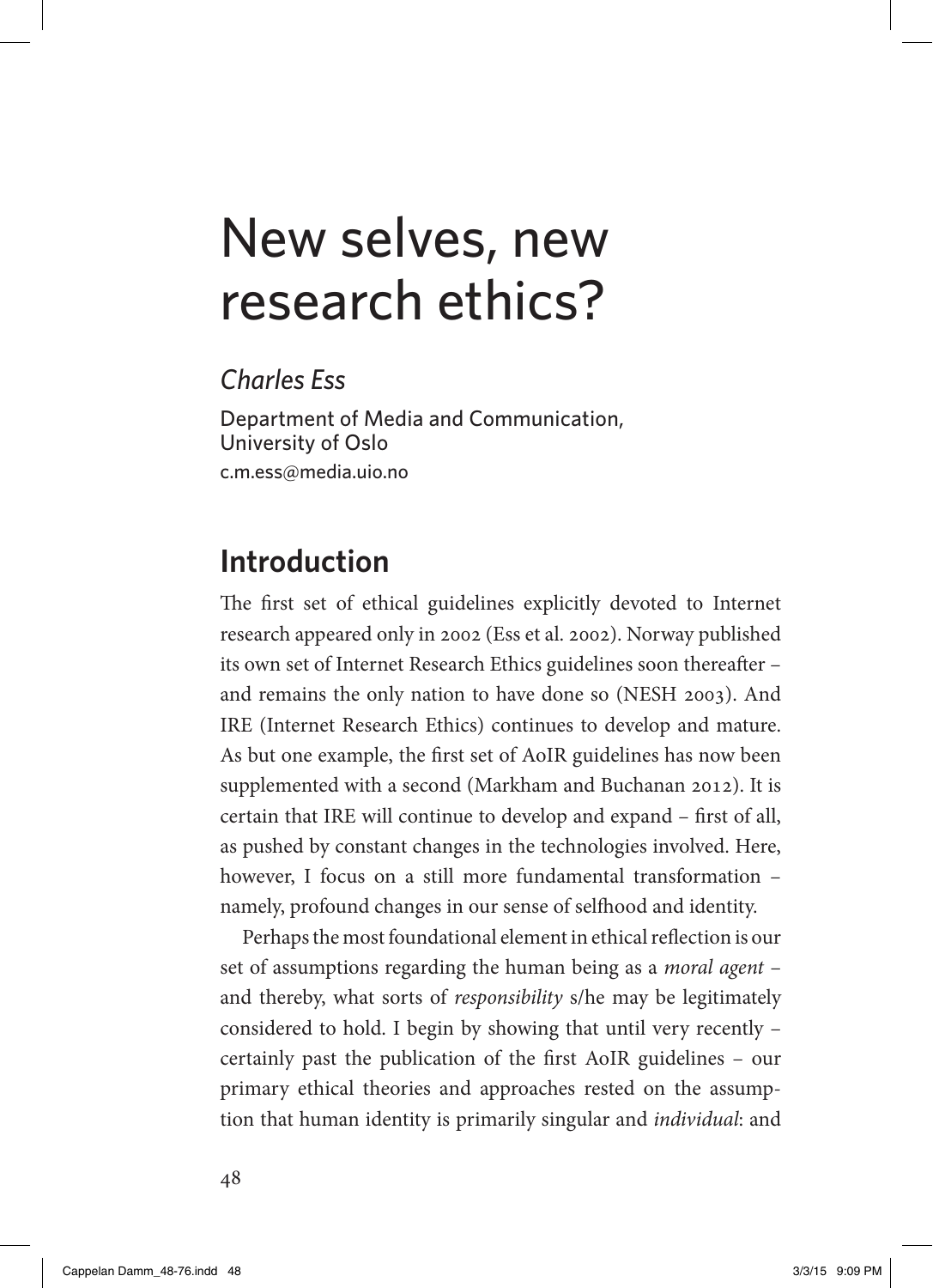thereby, moral *agency* and *responsibility* were tied directly – and, most often, exclusively – to single individuals. But for several decades now, our conceptions of human selfhood and identity have begun to shift towards various *relational* conceptions – conceptions that stress a sense of identity as inextricably interwoven with various relationships (familial, social, natural, and so on) that define us as *relational* selves. These foundational shifts are accompanied by changing conceptions regarding morality and responsibility: as we will see, there are emerging efforts to understand at both theoretical and practical levels what «distributed responsibility» and «distributed morality» might look like. That is: as our ethical agency is thereby shared and distributed among the network of relationships that define us as relational selves, so our ethical responsibilities are likewise distributed and shared. Hence we are witnessing the development – and in some ways, a rediscovery – of forms of distributed morality more appropriate to such relational selves.

These shifts thus require a transformational rethinking of our ethical frameworks and approaches – including within Internet Research Ethics. Indeed, IRE is a primary domain within which to explore and develop these transformations: relational selfhood is most apparent as it is performed or enacted precisely through the communicative networks at the focus of IRE. At the same time, Norway may play a distinctive role in these transformations. Norwegian research ethics has already recognized in at least one important way that we are indeed relational selves: it has enjoined upon researchers the ethical duty of protecting the privacy and confidentiality of not only the *individual* research subject, but also his or her close circle of personal relationships (NESH 2006, 17). In this way, Norwegian research ethics provides a critical first example of how, I will argue, IRE will develop further, as both researchers and their relevant oversight institutions (such as institutional review boards in the U.S.) begin to take on board these foundational shifts in selfhood.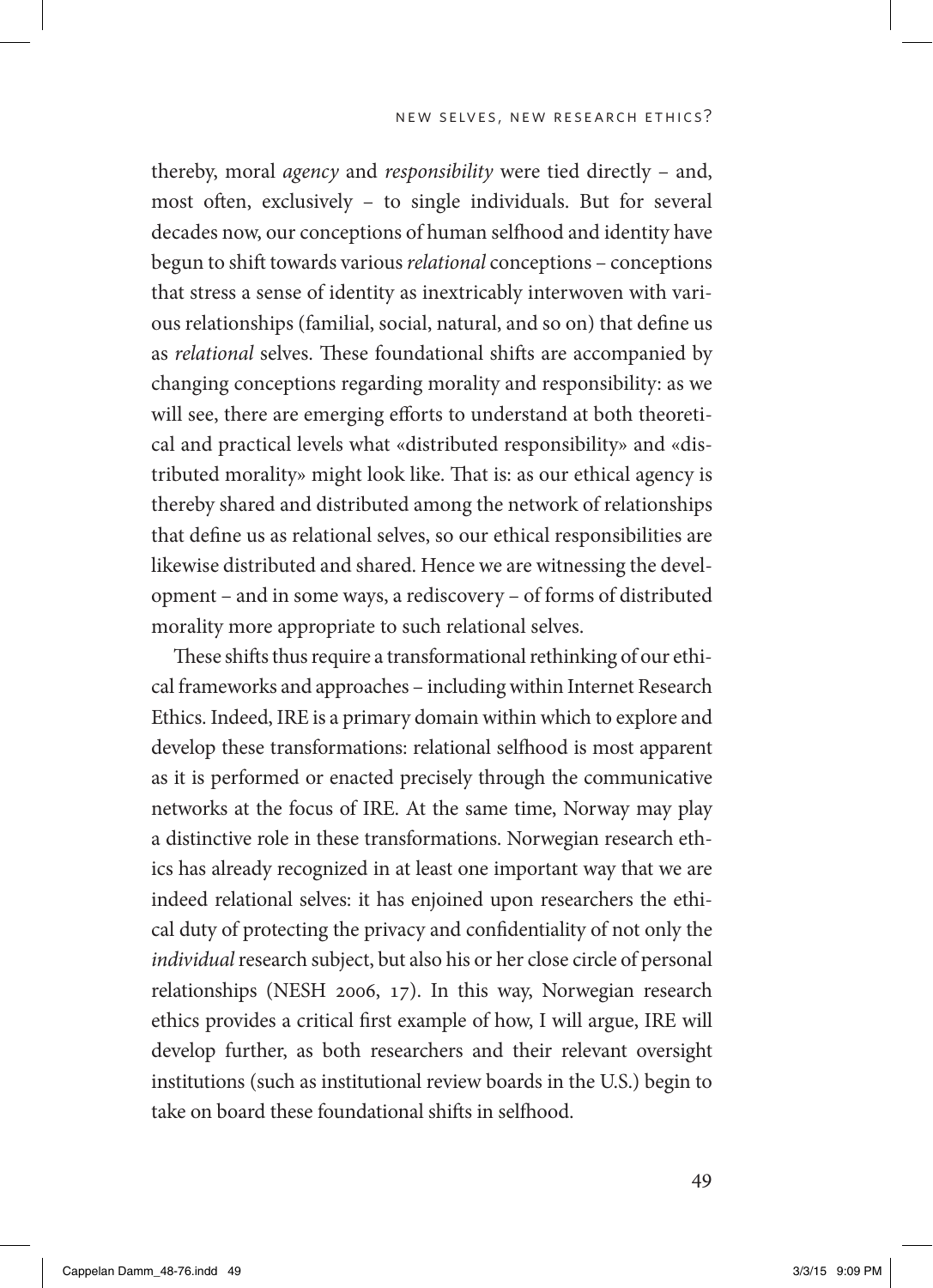In the following, I will highlight how modern conceptions of the individual self lead to distinctively modern expectations regarding *individual* privacy as a positive good and right. Protecting such privacy, moreover, has been a core requirement for Internet researchers. But this means that our changing conceptions of selfhood entail shifting – and in some ways, more complex – conceptions of privacy. In particular, the recent work of Helen Nissenbaum, which defines privacy in terms of «contextual integrity» (2010, 107 ff.), appears to mesh well with more relational conceptions of selfhood. Lastly, in order to explore these matters in applied ways, I will describe three recent research projects, each of which involves participants' installing apps on their smartphones that record and transmit enormous amounts of information, much of which appears to implicate what we do in our most intimate spaces. We will see that extant guidelines and legal protections of rights seem sufficient for establishing the ethical obligations of the researchers involved. The failure of a third project, however, points to the need for new frameworks and guidelines for protecting the new forms of privacy attending upon more relational selves.

#### **Initial (high modern) ethical frameworks for decision-making in (Internet) research ethics**

Internet Research Ethics began to expand rapidly in the early 2000s (Buchanan and Ess 2008). This expansion followed a handful of scattered U.S. governmental reports, a landmark 1996 special issue of the journal *The Information Society* devoted to IRE, and a watershed 1999 workshop on IRE funded by the National Science Foundation and the American Association for the Advancement of Science. The 2002 AoIR guidelines for Internet research were the first such set of guidelines issued by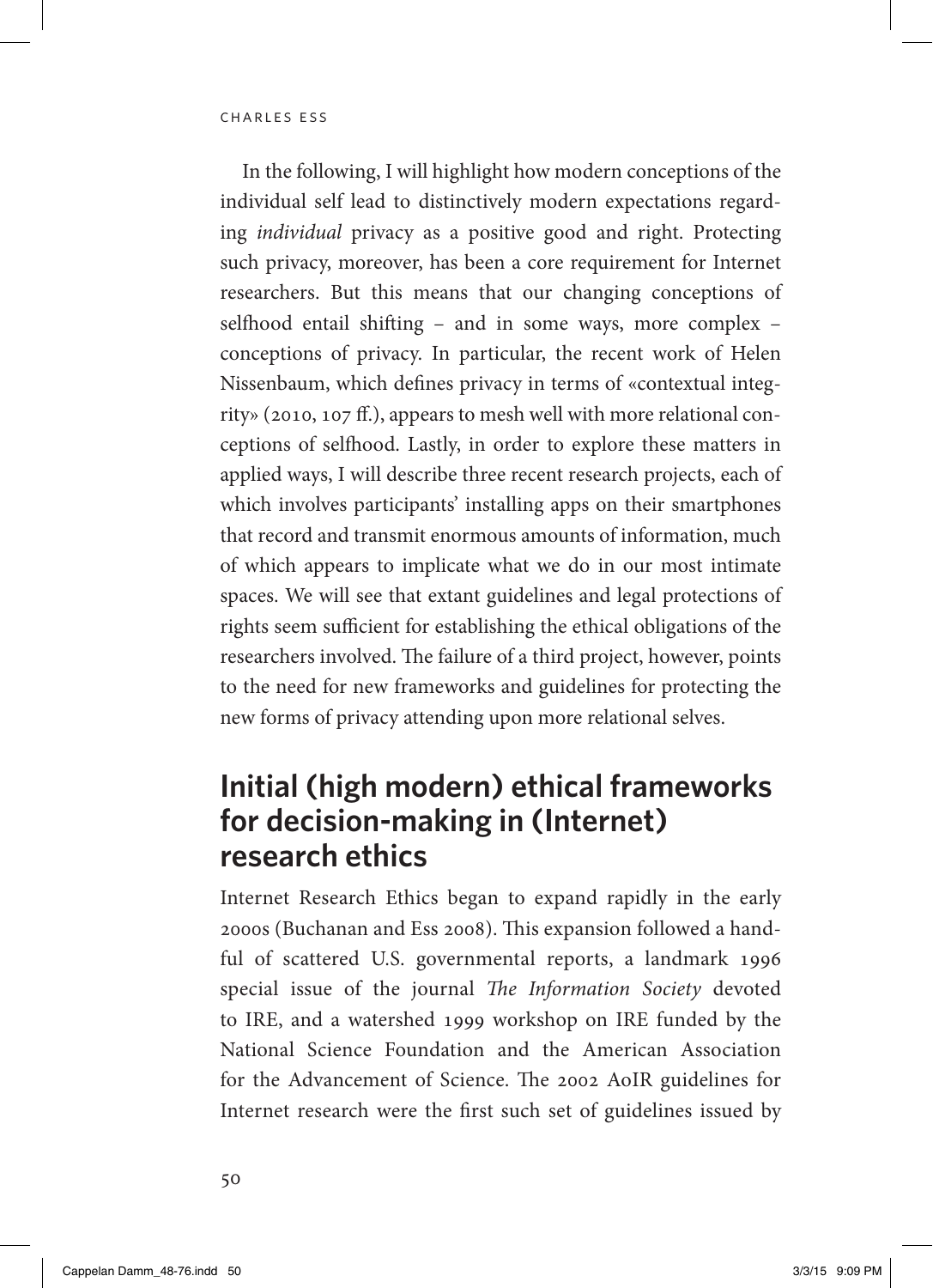a professional organization; these were followed by the NESH 2003 guidelines – again, the only national guidelines focusing specifically on Internet research. In the next few years, other professional organizations in the U.S. and the U.K. issued Internetspecific guidelines; at the same time, a small explosion of articles and, indeed, whole anthologies devoted to IRE appeared (see Buchanan and Ess 2008: 274 for details).

From an ethical perspective, these diverse documents drew from one of three primary ethical theories: utilitarianism, deontology, and feminist ethics (Stahl 2004; Buchanan and Ess 2008: 274–277). As a brief reminder, *utilitarian* approaches take what we can think of as a kind of ethical cost-benefit analysis: given a set of possible choices before us, what are the (potential) benefits of a given choice (or rule of choice in what is called rule utilitarianism) vis-à-vis the (possible) harms of that choice? Benefits and harms here are initially defined in terms of pleasures, whether simply physical and/or intellectual pleasures. Hence the goal of such ethics is to pursue those choices that maximize pleasure. At the same time, however, utilitarianism argues that the ethically justified choice is not simply the one that would maximize *individual* pleasure: rather, utilitarianism famously aims at «the greatest good for the greatest number.» Utilitarianism first developed in the U.K., beginning with Jeremy Bentham (1748–1832) and perhaps most prominently with John Stuart Mill (1806–1873). Perhaps not accidentally, utilitarian approaches appear to predominate in the English-speaking world, including the U.S. and the U.K. (Buchanan and Ess 2008: 276).

By contrast, *deontology* emphasizes the basic rights of autonomous individuals – including rights to life, liberty, pursuit of property, and, as we will explore more fully below, *privacy*, etc. – as near absolute. This means that these rights are to be protected (more or less) no matter what benefits might otherwise accrue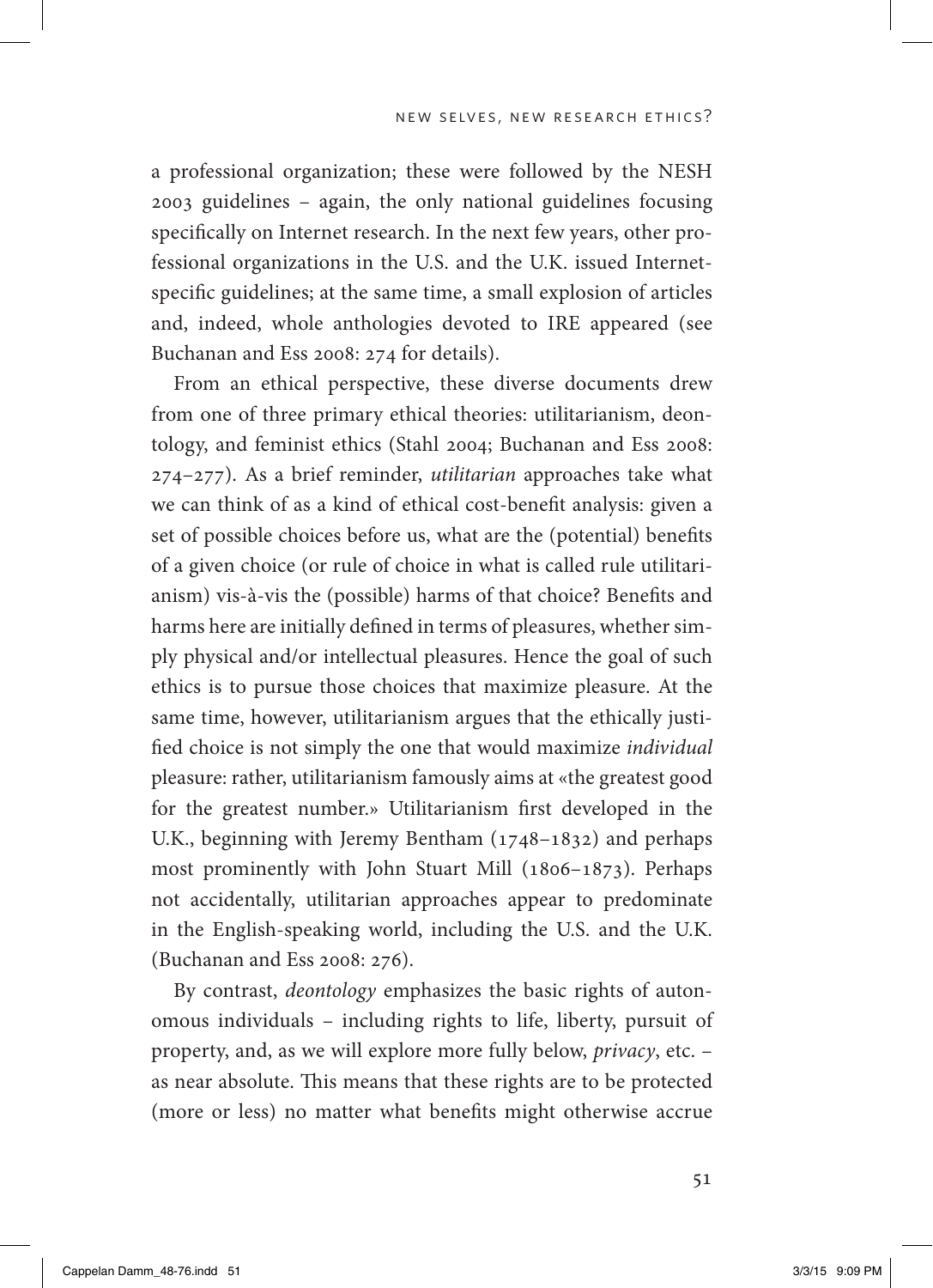from reducing or eliminating such rights. That is (to take a simple example): a primary critique of utilitarian approaches is that they allow for the sacrifice of the few for the sake of the many. In some cases, we may agree that this is an ethically legitimate choice, e.g. as when we ask police, firefighters, or soldiers to risk their lives in ways that might bring them great pain, or even loss of life – but at the very great benefit for the rest of us of preventing great harm and saving (potentially many) lives. But a similar utilitarian cost-benefit analysis could likewise demonstrate that, whatever the negative costs of enslavement might be experienced by slaves in a possible slave-based society, these costs are dramatically outweighed by the accordingly greater pleasures of the slaveholders. If we immediately reject such a proposal, despite its sound utilitarian calculus, this is most likely due to the fact that we are deontologists who hold that all human beings have basic rights, beginning with rights of autonomy and self-determination: these rights must be upheld, no matter the possible benefits of diluting or eliminating them.

Deontological ethics are primarily affiliated with the work of Immanuel Kant (1724–1804). Kantian deontologies appear to enjoy greater currency in the Germanic-language countries, including Denmark, Norway, and Sweden – first of all, as manifest in the profoundly influential conceptions of the public sphere and democratic processes as rooted in rights of self-determination and autonomy as developed by Jürgen Habermas (Buchanan and Ess 2008: 275).

Finally, feminist ethics is occasionally invoked by researchers, especially in connection with participant-observation methodologies (e.g. Hall, Frederick & Johns 2004). As we will see below, feminist ethics contributes to recent shifts away from more sharply individual conceptions. For that, feminist ethics has remained relatively marginal in IRE.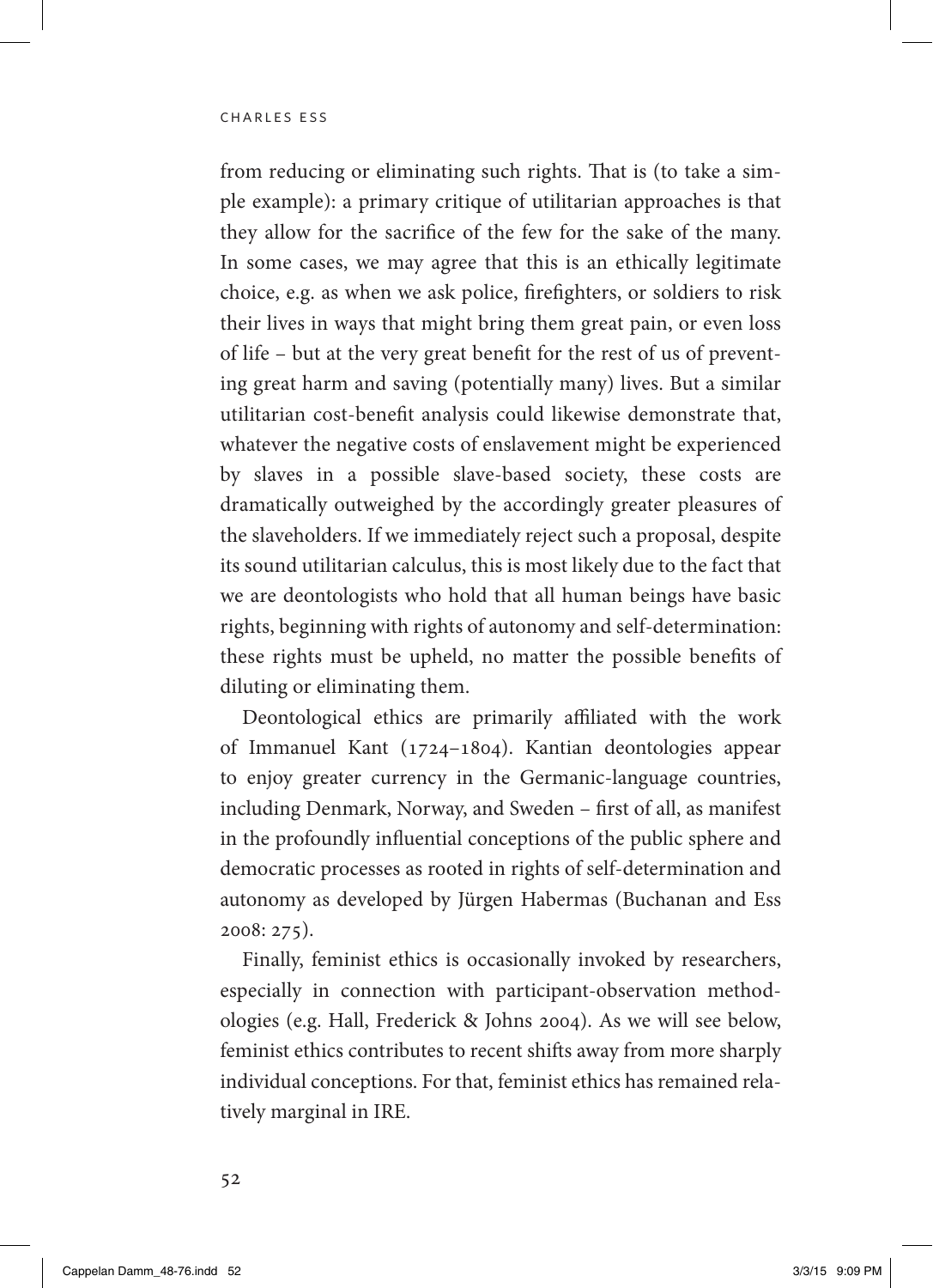### **Shared assumptions: (high modern) Individual agency, privacy, and IRE**

As diverse as utilitarianism and deontology are, they nonetheless share a more foundational set of assumptions – namely, the (high modern)<sup>29</sup> understanding of human beings as primarily autonomous *individuals*. This is apparent first of all in the English-speaking traditions of utilitarianism, as these build on a sense of selfhood and identity developed especially by the philosopher John Locke (1632–1704). Locke argues for what Charles Taylor characterizes as a «punctual self» – one that is radically reflexive and rational. Such an atomistic conception of selfhood thereby enjoys a (high modern) sense of radical independence, «free from established custom and locally dominant authority» (Taylor 1989: 167). This radical freedom thereby entails a radical responsibility – for the cultivation of our own selfhood, first of all, and thereby, our own sense of what aims and goals we choose to pursue from the standpoint of such radical freedom. *Contra* more relational senses of selfhood as interwoven with and thus bound to the various authorities and institutions that defined community, society, and political life in pre-modern eras – these high modern selves are «creatures of ultimately *contingent* connections» (Taylor 1989: 170). That is, rather than accepting community traditions, practices, and institutions (most obviously, political and religious institutions) as defining the meaning and goods of our lives, such high modern individuals *determine for themselves* what connections with other individuals and institutions they will take up. These connections, finally, «are determined purely instrumentally, by what will bring the best results, pleasure, or happiness»

<sup>29</sup> The distinction between «high modern» and «late modern» is taken from Anthony Giddens (1991: 70).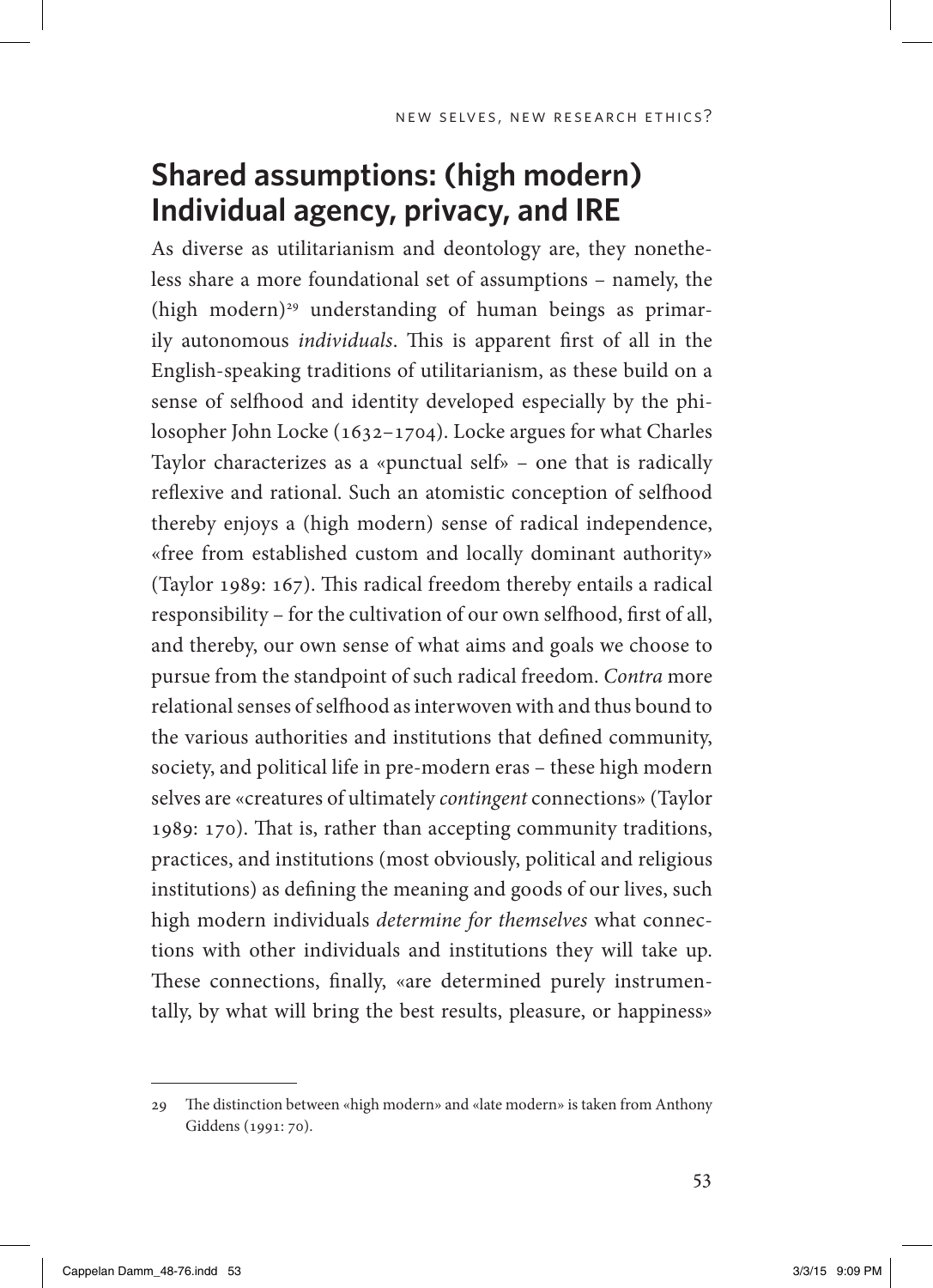charles ess

(Taylor 1989: 171). «Pleasure» and «happiness» here point in the direction of utilitarianism.

The emphasis on individual selfhood is equally apparent in Kantian deontology as anchored in core notions of ethical *autonomy*. «Autonomy» is a term developed from Greek, meaning literally self-rule (*auto-nomos*). In Kant's procedural ethics, this autonomy is expressed precisely in the strictly rational analyses defined by his categorical imperative: «So act that the maxim of your will could always hold at the same time as a principle establishing universal law» (Kant [1788] 1956: 31). This decisionmaking process seeks to determine whether a given act is ethically legitimate by asking the question whether or not we can endorse the general principle that would result from rendering our choice into a universal law. On the one hand, this decisionmaking process shows ethics to be an intrinsically relational affair in at least two ways. One, the sort of reason (*Vernunft*) at work here is presumed to be a faculty shared among and largely similar between all human beings (indeed, all rational beings). Two, the question of generalization is thus a question of how far we can will our acts to be the principles of others' acts as well. At the same time, however, this decision-making process rests squarely on the individual and the individual alone.

And so in both traditions, the moral agent is presumed to be a solitary individual. Confronted with a specific ethical choice, such an agent is envisioned as considering her possibilities and options as a solitary being, apart from the voices, influences, and perhaps coercion of others. Moreover, whether making her choice through a more deontological or more utilitarian approach, the moral agent is thereby the entity who bears the sole and exclusive *responsibility* for that choice.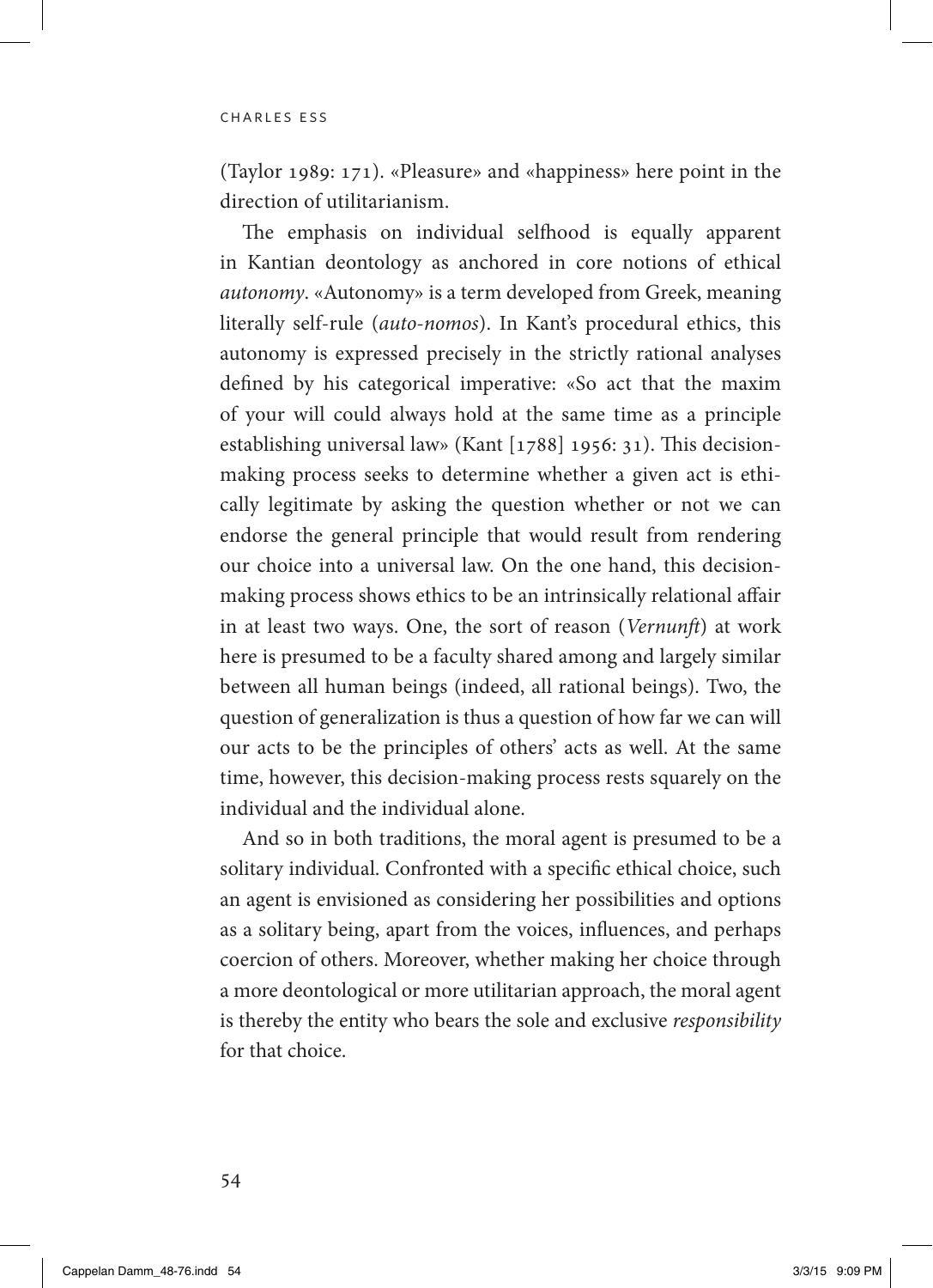## **(High modern) notions of selfhood/ identity: Privacy as a positive good**

This strongly individual conception of human beings is thus the subject that both justifies and demands democratic-liberal states – and with these, basic *rights*, beginning (in the U.S., but based on Locke) with rights to life, liberty, and pursuit of property. More gradually, *privacy* emerged as a primary right to be enjoyed and protected by such individuals. In the case of the United States, this required a period of nearly a century, from the amendments to the U.S. Constitution (1789) to the first explicit defense of *privacy* as a right – specifically, the right to be left alone and free from intrusion (Warren & Brandeis, 1890). As Bernhard Debatin points out, the concept is rooted in Fourth Amendment protections against «unreasonable search and seizure» of private property, among others (2011: 49). Subsequently, both the meaning of «privacy» and thereby its justifications have developed in several directions – and in ways that vary importantly from culture to culture. Broadly, privacy can be defined as an «expressive privacy,» one that «protects a realm for expressing one's self-identity or personhood through speech or activity» – without fear of repercussion from others (DeCew 1986, cited in Meeler 2008, 153). Such privacy is requisite first of all for one's own *self*: *«*expressive privacy sustains *an arena within which one can freely select behavior* that *maximizes one's expression of self»* (Meeler 2008, 157; emphasis added). Such privacy, as a zone of exclusion that prohibits others from entering, is required further to serve *decisional privacy*: that is, private space is a necessary condition for ethical reflection and decision-making of either the utilitarian or deontological sort. Broadly, such a space is required if we are to deliberate, reflect, critique alternatives, and thereby *freely* choose or judge what is to be one's own conception of the good life. This includes deliberating on and then determining one's political, religious, career, and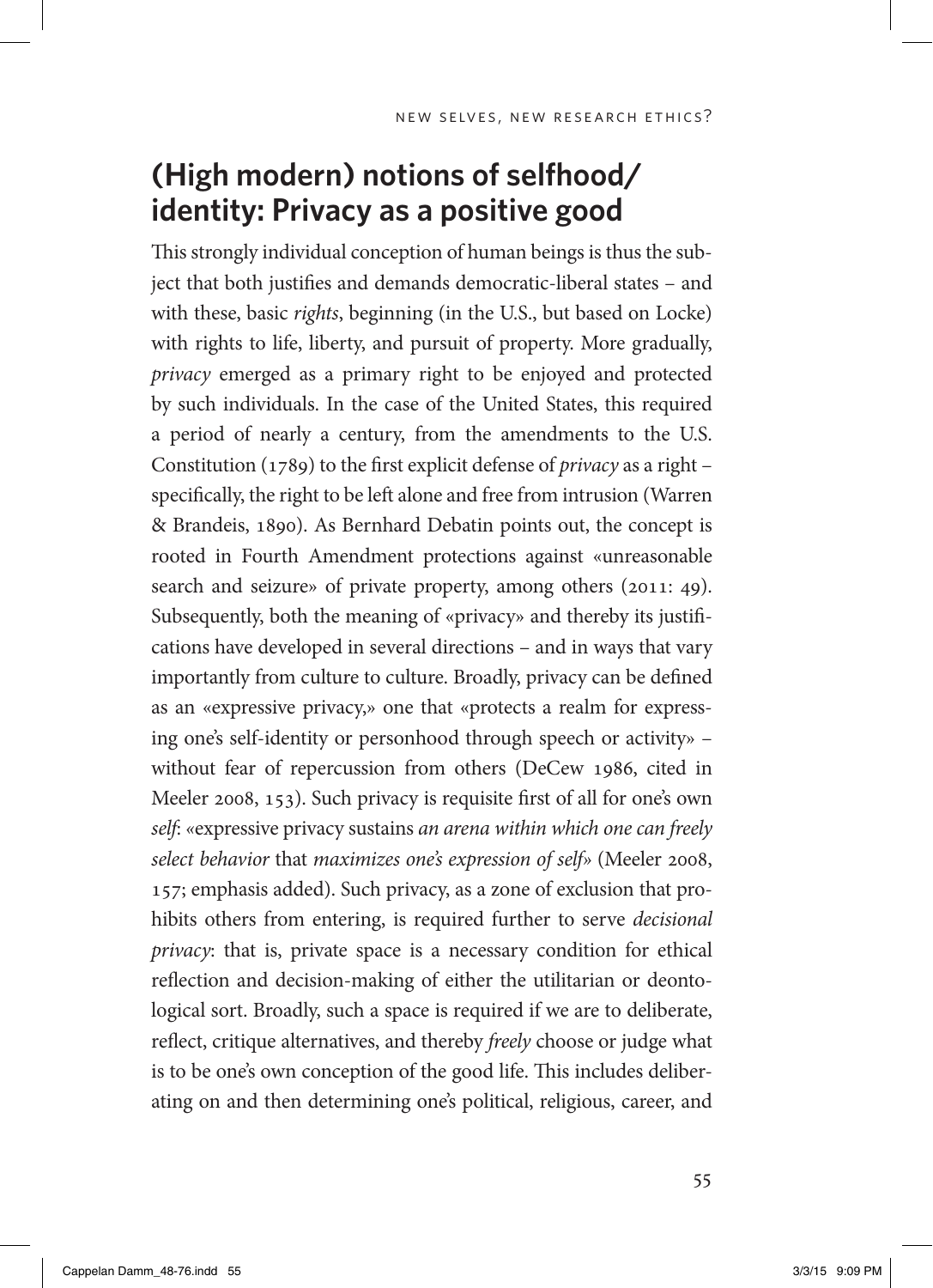other personal choices and commitments (in Kantian language, one's *ends*) and thus the appropriate and necessary *means* for achieving those ends. As U.S. philosopher Deborah Johnson emphasizes, such privacy is needed for the self to develop as an autonomy thereby able to participate meaningfully in debate and other democratic practices (Johnson 2001: for additional national examples, see Ess 2013a: 44–47, 62–68).

We can also note that U.S. conceptions of privacy and privacy rights are squarely *individual*. By contrast, discussions of privacy in Denmark and Norway, for example, use the terms *privatlivet* («private life») and *intimsfære* («intimate sphere»). Very briefly, private life is considered to include the close relationships that make up one's «intimate sphere.» To highlight the importance of protecting *privatlivet* thus entails protecting not simply the privacy of the individual, but also the privacy of those whose close relationships constitute one's *intimsfære*.

Finally, we need to be clear how such a conception of privacy – specifically, of *individual* privacy as a *positive* good – thereby basically reverses earlier understandings of privacy. These earlier understandings – in both the pre-modern West and in multiple non-Western societies – turned first of all on a very different conception of selfhood and identity. Most briefly, throughout most of human history, and in cultures distributed globally (e.g. as influenced by Buddhist and Confucian traditions, as well as in multiple indigenous societies) – the prevailing emphasis in foundational conceptions of identity is precisely on the *relationships* that define who one is. These relationships are first of all familial – i.e. defined by your parents and grandparents (and their ancestors in turn), your siblings, your aunts and uncles, and, if you have them, your spouse and children. In this view of the self, notions of privacy as a positive good are only *relational* notions – e.g. of familial privacy vis-à-vis the larger village in traditional Thai society (Kitiyidasai 2005). Consequently, should an individual want to be alone or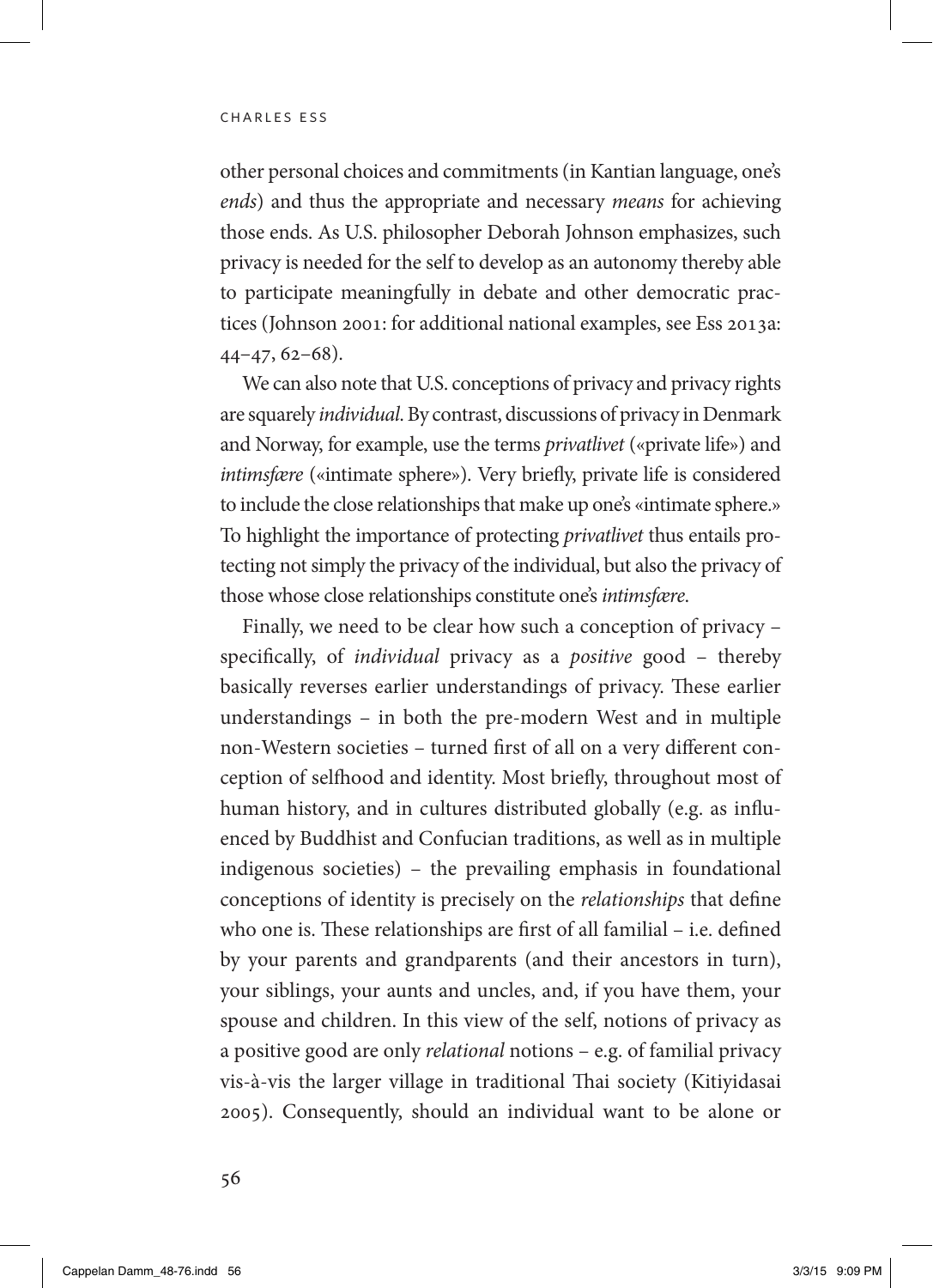away from the relationships that define him or her, the motives for doing so can only be suspect. So it is, for example, that until 1985 the only word for privacy in Chinese – *yinsi* – was defined as something shameful, hidden, or bad (Lü 2005).

#### **Individual privacy as definitive for «traditional» Internet Research Ethics**

With this as a background, we can now see how high modern, strongly individual notions of privacy and privacy rights have been foundational to Internet Research Ethics. In the U.S., to begin with, IRE is rooted in human subjects protections that grew up after both «internal» scandals such as the Tuskegee Institute syphilis study and the horrors of Japanese and Nazi «experimentation» with prisoners during WWII. Protecting the privacy of individuals is an explicit requirement – along with other protections of anonymity, confidentiality, and identity that likewise serve to protect individual privacy (see Buchanan and Ess 2008: 277–281).

Again, how we are to implement such protections varies – first of all, depending on whether we take a more utilitarian or more deontological approach. For example, IRE in the U.S. context characteristically discusses the need to *balance* individual rights (including rights to privacy) with possible benefits to the larger society (and, perhaps, the individual subject). The usual language emphasizes a need to minimize the risk of possible harm – reflecting the utilitarian view that the greater good for the many can justify at least marginal costs to the few (especially if, like firefighters and police, they freely agree to undertake the risks involved). By contrast, the NESH guidelines (2003, 2006) emphasize that the rights of human subjects must never be compromised, irrespective of the potential benefits – an emphasis consistent with the stronger reliance in northern Europe on more deontological approaches (Buchanan and Ess 2008: 276).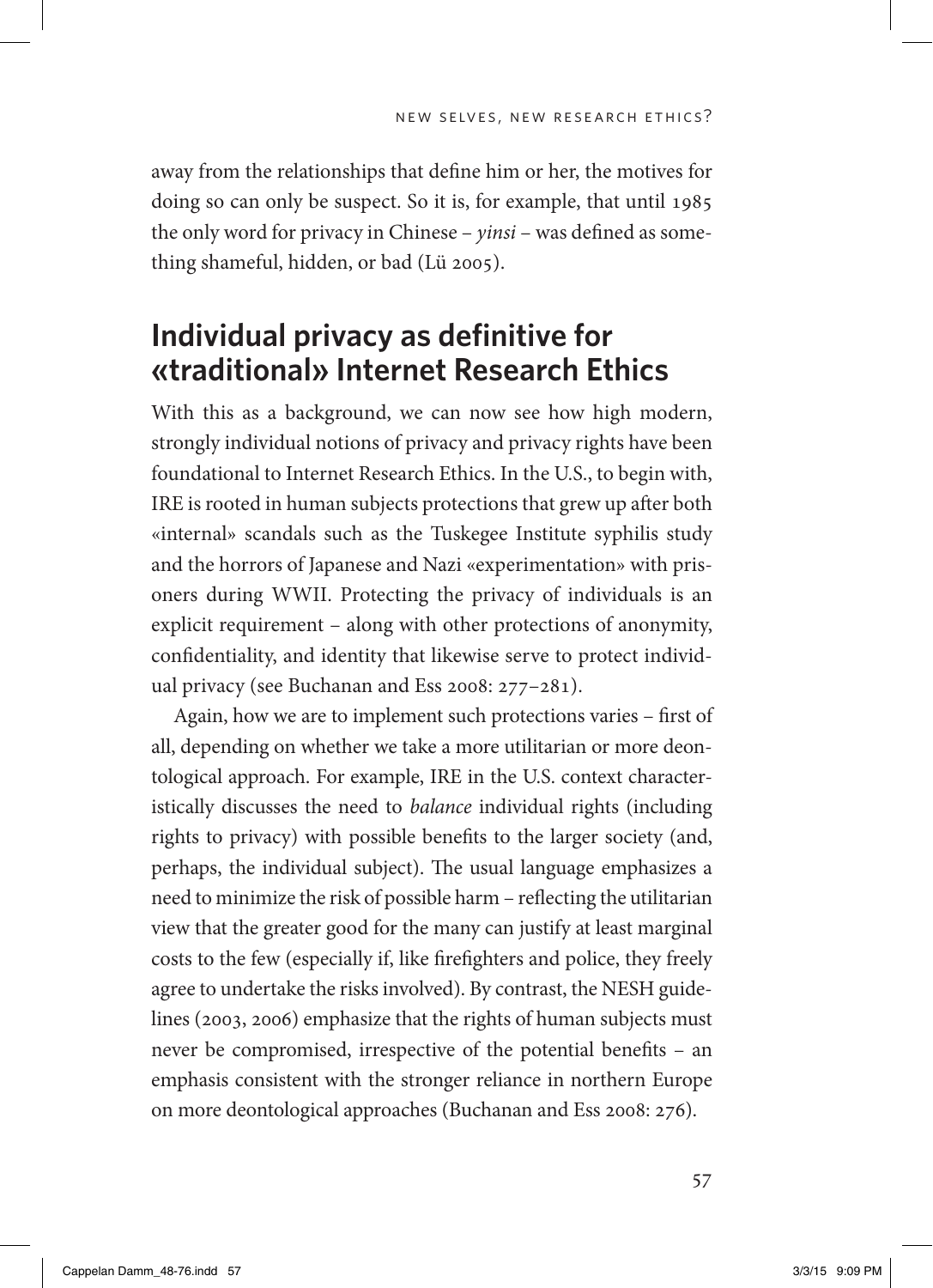We can also see some difference between U.S. and Norwegian approaches in terms of *who* is to be protected as a research subject. In general, U.S. regulations focus squarely – as we would expect – on the research subject as an *individual*. By contrast, the NESH guidelines (2003, 2006) further include the explicit obligation «to respect individuals' privacy [*privatlivet*] and close relationships [*nære relasjoner*] (NESH 2006 B.13, p. 17). To be sure, there is some concern noted in the relevant U.S. codes for the need to protect «third party information» that is gathered from a primary subject, e.g. about his or her friends or close relations (Protection of Third Party Information in Research 2001). And by 2011 there is recognition that human subjects protections may be required for such secondary or tertiary subjects (UCLA OHRRP 2011). Nonetheless, Annette Markham observes that the need to protect the privacy of not only the primary subject but also his or her close relationships is only «vaguely addressed» in the U.S. codes. By contrast, «the NESH guidelines are the most specific, and I think even more importantly, articulated in a way that seems to make it a critical part of the central goal of privacy protections.»<sup>30</sup> This inclusion would seem to closely correlate with the greater emphasis on relational dimensions of selfhood in Norwegian privacy discussions. In these ways, the NESH guidelines appear to assume a sense of selfhood or identity that is *both* singular *and* relational. That is, singular or individual identity is apparent in the need to protect individual rights to privacy (*privatlivet*) – as the importance of relational identity is apparent in the need to respect the close relationships that constitute one's *privatlivet* in good measure. While heading in the direction, we might say, of more traditional or classical conceptions of selfhood as (fully) relational, the NESH guidelines clearly retain a strong – indeed, fully deontological – emphasis on the rights of the individual.

<sup>30</sup> Annette Markham, personal communication. I would also like to express my deep gratitude to Annette Markham and Elizabeth Buchanan for their expert help and invaluable references on this point.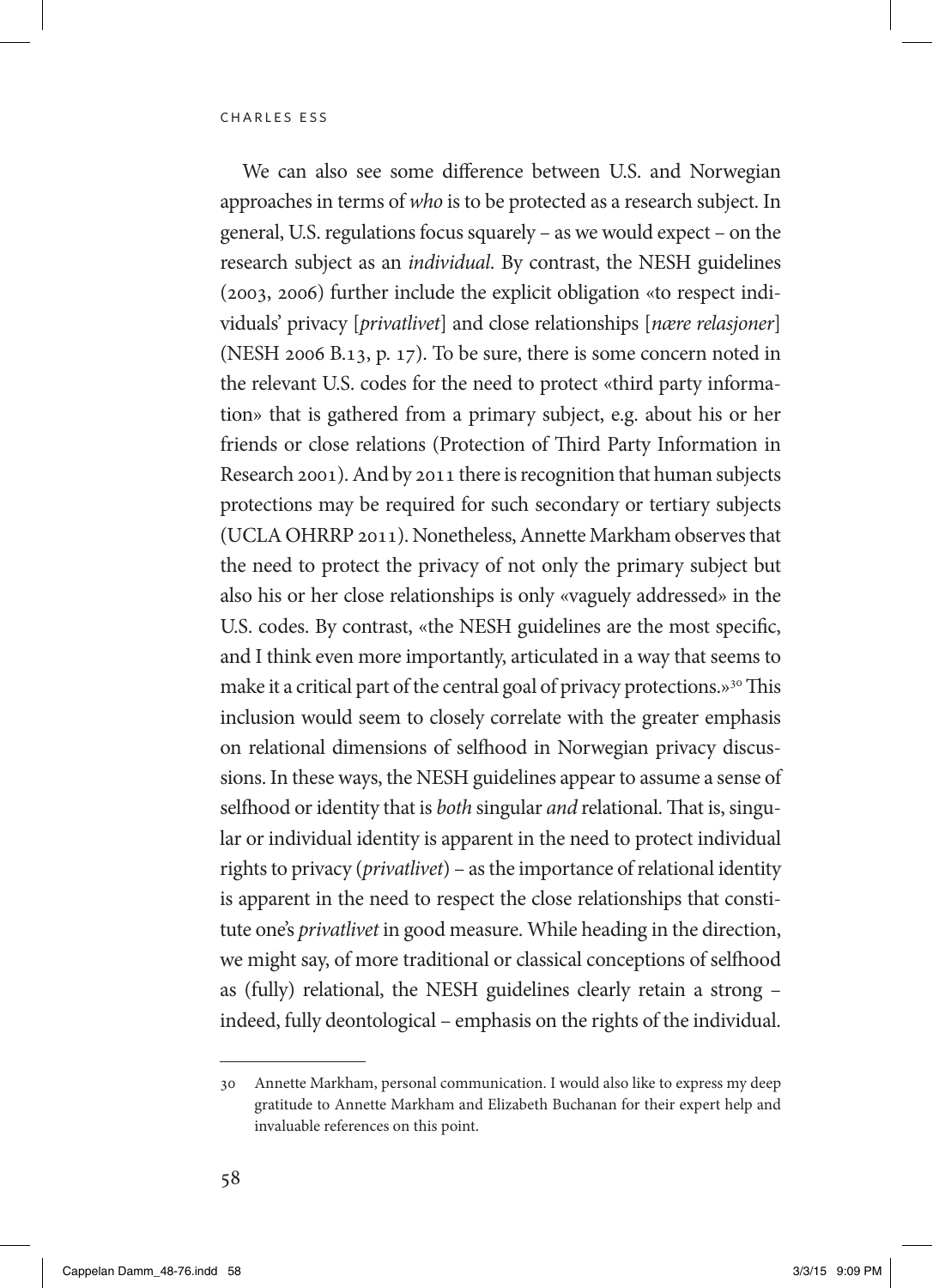Insofar as this is true, as we are about to see, the NESH guidelines thus stand ahead of the curve of change and development that seems required in IRE as our conceptions of selfhood in Western societies are changing more broadly.

#### **(Late modern) shifts in selfhood, responsibility and privacy**

To be sure, strong notions of individual privacy became ever more fully encoded and protected in various ways in Western societies throughout the 20<sup>th</sup> century. In light of the rise of networked communications in the latter half of the 20<sup>th</sup> century, perhaps most important among these were developing notions of *informational privacy*, our having the ability to control information about us that we consider to be personal (Tavani 2013: 136). Perhaps somewhat paradoxically, however, at the same time conceptions of selfhood in Western societies began to shift away from strongly individual conceptions towards more explicitly relational ones (3.1). These shifts, as we will further see, correlate with changing conceptions of privacy and expectations of privacy protections (3.2) – and, finally, with the development of new philosophical theories of privacy as well (3.3).

#### Changing conceptions of selfhood and responsibility

Within philosophy, as we have seen, conceptions of selfhood even at the time of Kant and Hegel were not *exclusively* individual, but also included the social or the relational (cf. Hongladarom 2007). Building on Kant, in particular, Habermas's theory of communicative action (1981) highlights a conception of communicative reason as relational (McCarthy 1978: 47). Identity is thus a social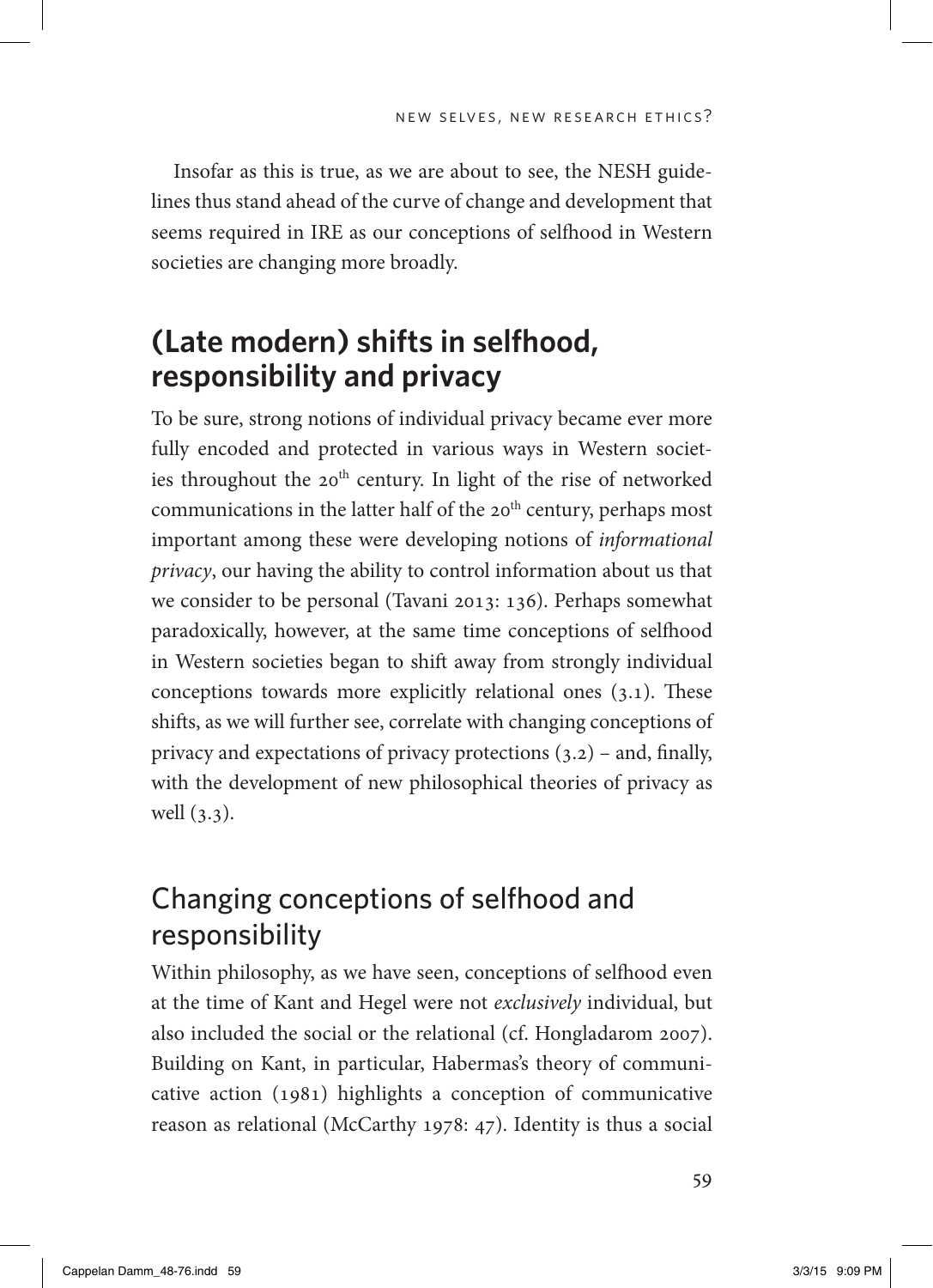#### charles ess

identity, one inextricably interwoven with and thus shaped through our engagements with others (cf. Ess 2013b: 217).

Twentieth century philosophy included several other emerging movements that likewise emphasized the social or relational dimensions of selfhood, beginning with phenomenology. So Maurice Natanson reversed Descartes' famous dictum, *cogito ergo sum* (I think, there I am) with the statement «We are. Therefore I am» (1970: 47). Inspired in part by ecological ethics (i.e. an ethics that emphasizes precisely our inextricable interdependence upon one another), feminist theorists and researchers, beginning with Carol Gilligan, found that women as a group tend to emphasize not simply individual interests, choices, etc., but also those represented within the «web of relationships» that formed the context for specific ethical decisions (1982). More recently, *virtue ethics* has experienced a renaissance – most remarkably vis-à-vis contemporary networked communication technologies such as social networking sites (SNSs). Virtue ethics, in both ancient and contemporary cultures and settings, addresses precisely the situation of more relational selves, as it stresses our learning how to establish and foster community harmony as a key component of both individual and community contentment or happiness (*eudaimonia*) (e.g. Hursthouse 2012; cf. Vallor 2009, 2011, 2012).

Similar shifts can be seen in the literatures of psychology and social science. So Georg Simmel describes the self as a «sociable self» (1955, 1967). For his part, George Herbert Mead inaugurates «the social theory of consciousness» that reiterates the sense we have seen in 20<sup>th</sup> century philosophical theories that individual identity first emerges out of a shared, social identity ([1934] 1967: 171). As a last example, Erving Goffman describes the self as defined by its roles and relationships that are then performed and managed in different ways (1959).

These social and psychological accounts are of particular import as they have become prevailing theories for studying our engagements with one another in the online and mediated contexts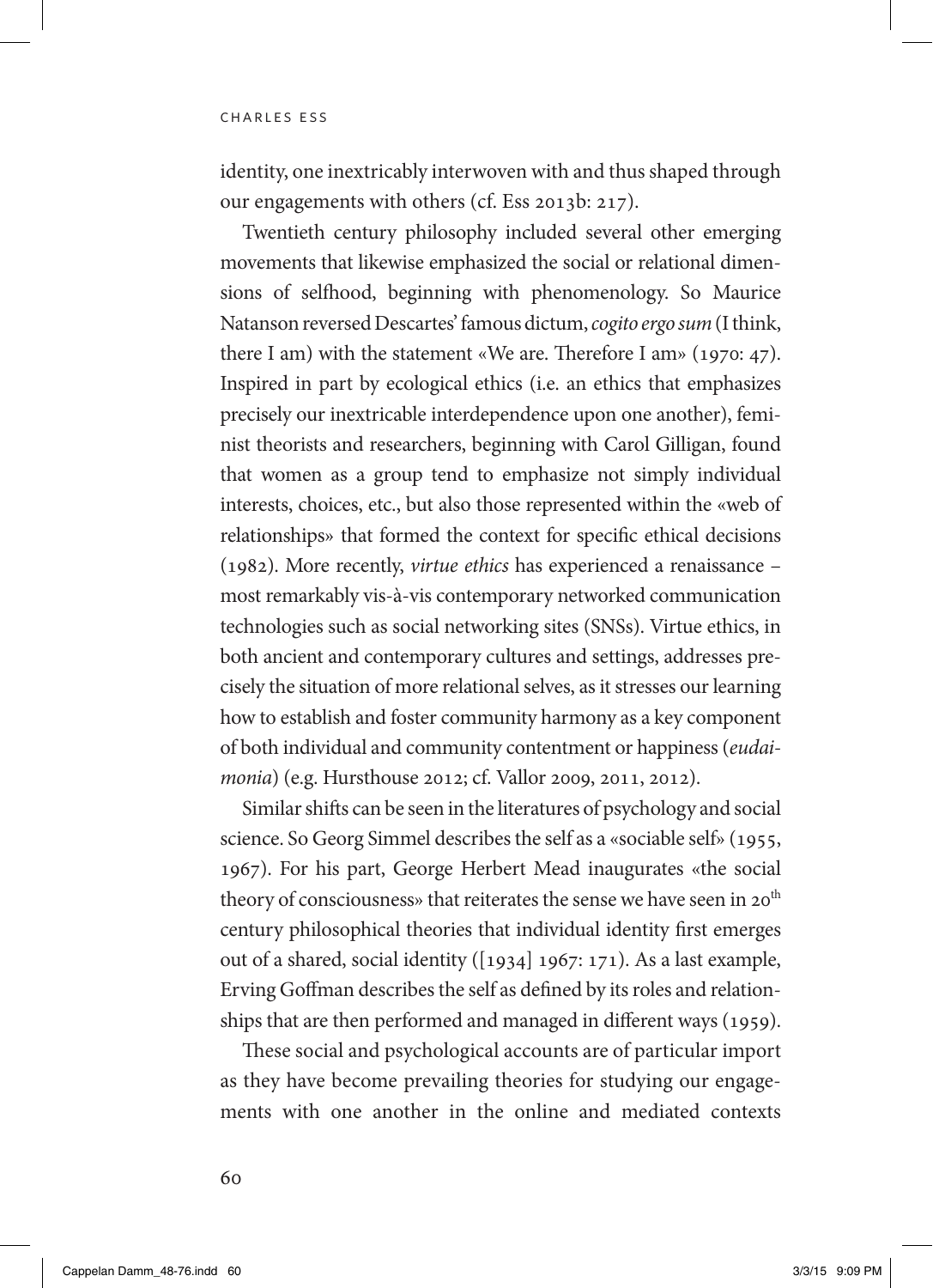facilitated by Internet communication. This relational – but still also individual – self is further apparent in more contemporary work in IS, beginning with the widely used conception of the self as a «networked individual.» Michelle Willson summarizes this conception as stressing how «the individual experiences her/himself as largely in control of her/his sociability through the possibilities of the [network] technology,» a view that highlights such individuals as «compartmentalized or individuated persons who approach and engage in constitutive social practices in ways chosen by themselves» (2010: 498). As Willson goes on to point out, this view is criticized for overstating the possible agency – if not narcissism – of such an individual, precisely at the expense of our social and the relational dimensions (2010: 499 f.). By the same token, still more overtly relational conceptions of selfhood have also come to the foreground (e.g. Gergen 2009). This is to say: much of contemporary Internet research presumes a self that is both individual *and* relational – while our prevailing codes and guidelines for Internet research ethics remain grounded in an exclusively individual conception of selfhood, as we have seen.

These shifts, finally, are recognized within philosophy to require correlative changes in our conceptions of ethical responsibility. As a first example, contemporary feminists are developing notions of «relational autonomy» that build on these various recognitions that our sense of selfhood and agency is interwoven through and defined by our relationships with others; at the same time, the notion of relational autonomy retains earlier (high modern) understandings of moral agency and responsibility as connected with strongly individual notions of selfhood (Mackenzie 2008). Two philosophers who attend especially to computation, networked computing and the networked communications facilitated by the Internet have further contributed to these emerging notions. Judith Simon details how such networks embed us in a «distributed epistemic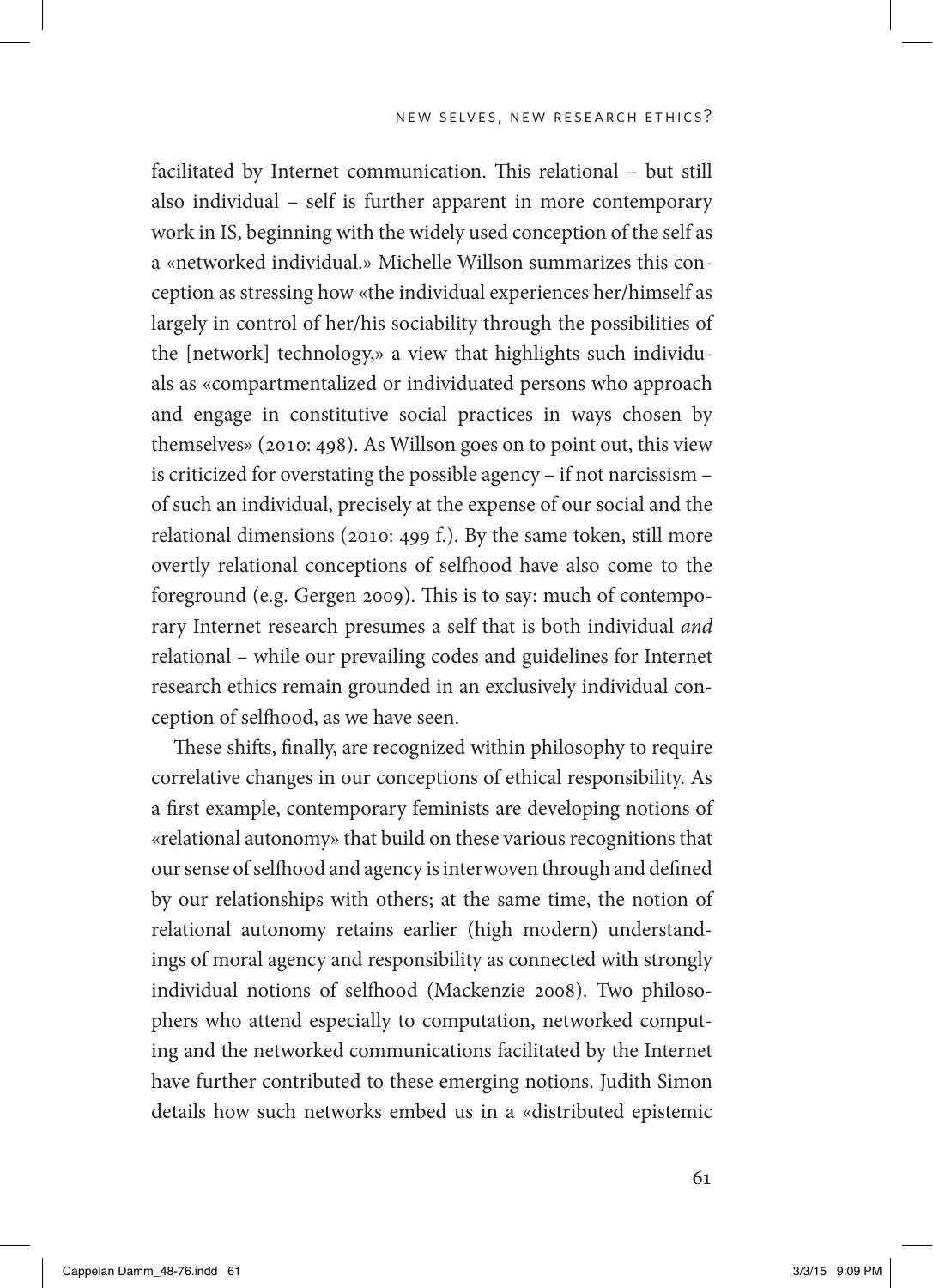responsibility» (2013), and Luciano Floridi provides both a theoretical account for and practical examples of what he calls distributed morality and distributed (ethical) responsibility (2012). These notions of distributed epistemic and ethical responsibility are clearly coherent with the more relational emphases of selfhood and identity afforded by online and mediated environments.

#### Changing privacy practices and expectations of privacy protections

These shifts in our philosophical, sociological, and psychological conceptions of selfhood further appear to correlate with observed *practices* and «performances» of privacy in online and mediated environments. Broadly, it seems clear that especially in the last two decades, we have witnessed a rather dramatic shift from strongly individual notions of privacy to various forms of «group privacy» – i.e. precisely the sense of wanting to protect information shared within a close circle of friends or relations (an *intimsfære*).

As a first example: especially with the emergence of social networking sites (SNSs) in the early part of the  $21<sup>st</sup>$  century, it is a commonplace for parents to complain and worry about information their adolescent children post in such settings. Simply put, from the parents' perspective, their children are revealing far too much *private* information about themselves. To be sure, these worries are not always misplaced. Well-known cases of cyberbullying such as that carried out against Amanda Todd, ending in her suicide in 2012, make the point that of course it can be risky to reveal too much of oneself online. Over against these negative examples, however, there are numerous researchers who document what we can think of as positive privacy practices – including what Patricia Lange has described as two forms of «group privacy» on SNSs.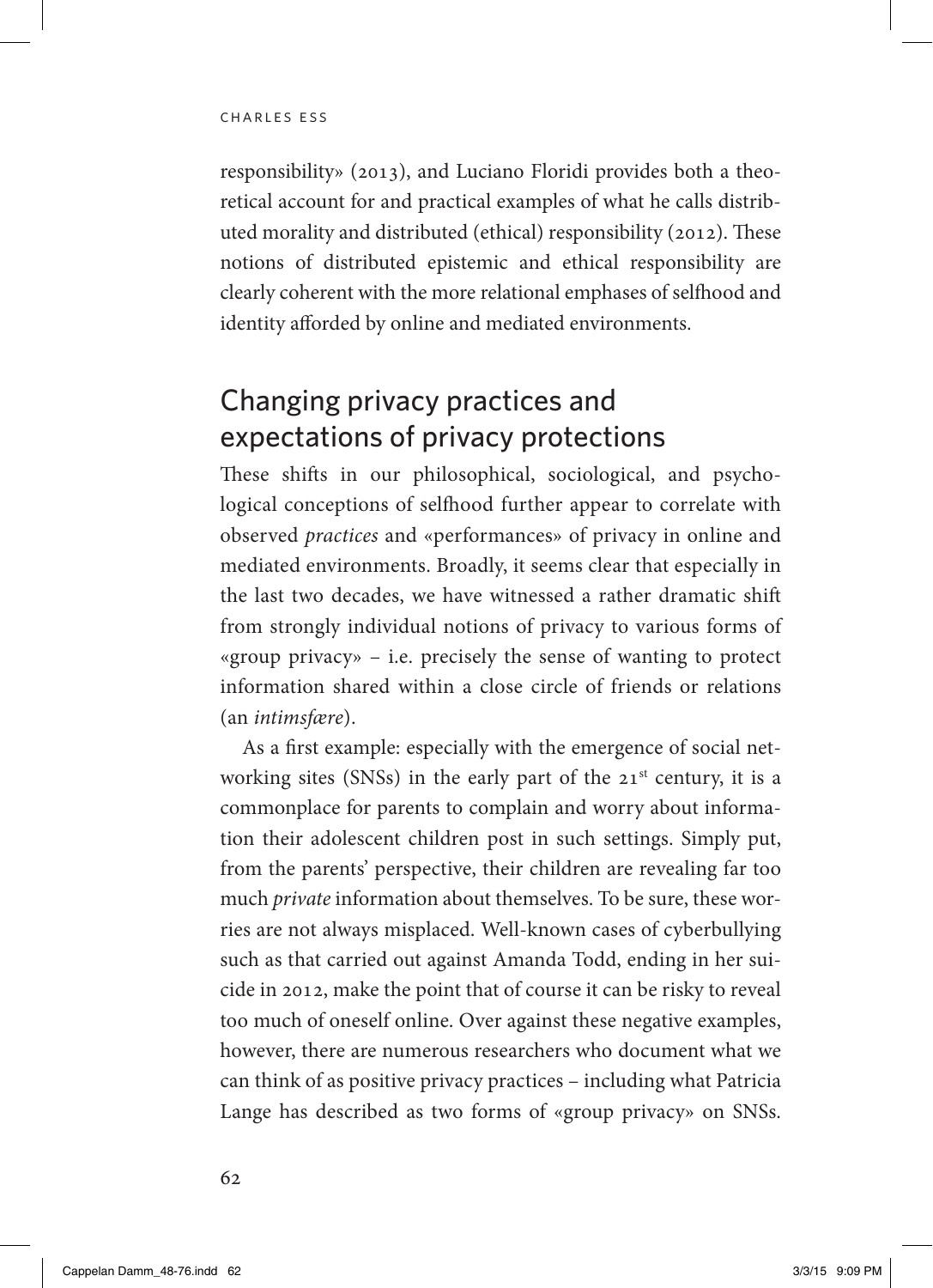The first, the «publicly private,» is exemplified by posting videos on YouTube that are «hidden» in the sense that they are tagged in such a way that only close friends and relatives, as the intended audience of the video, know how to find them. The «privately public» goes further in terms of revealing to relatively unknown «friends» what a previous generation might have considered quite private, e.g. sexual orientation: but *not*, e.g. one's home address (Lange 2007).

Similarly, Stine Lomborg (2012) has documented how a prominent Danish blogger and her readers negotiate through processes of phatic communication the creation of a «personal space,» one that is neither purely individually private nor fully public. That is, the online exchanges often head in the direction of revealing more individually private matters: at the same time, especially when it becomes clear that a border has been crossed into what a given person feels should remain individually private, there is quick movement away from that discussion point back into a more neutral but shared space. As Lomborg puts it, «both author and readers balance a fine line between, on the one hand, pressure to reveal personal issues as a preamble for developing relationships among participants and, on the other hand, a norm of non-intrusiveness to protect each other's [individual] privacy» (2012: 432).

Lomborg's analysis is of particular interest precisely in that she argues that these communicative phenomena reflect Georg Simmel's notion of «the sociable self,» i.e. a self «engaged in a network of relationships» which as such is a self that «is attuned to the norms and practices within the network of affiliation» (*ibid.*). This is to say: the «personal space» that emerges through the blogger and her readers is precisely the sort of shared privacy («group privacy») that we would expect of more relational selves. In particular, it closely echoes the familial sense of privacy of traditional Thailand that we noted above (Kitiyidasai 2005).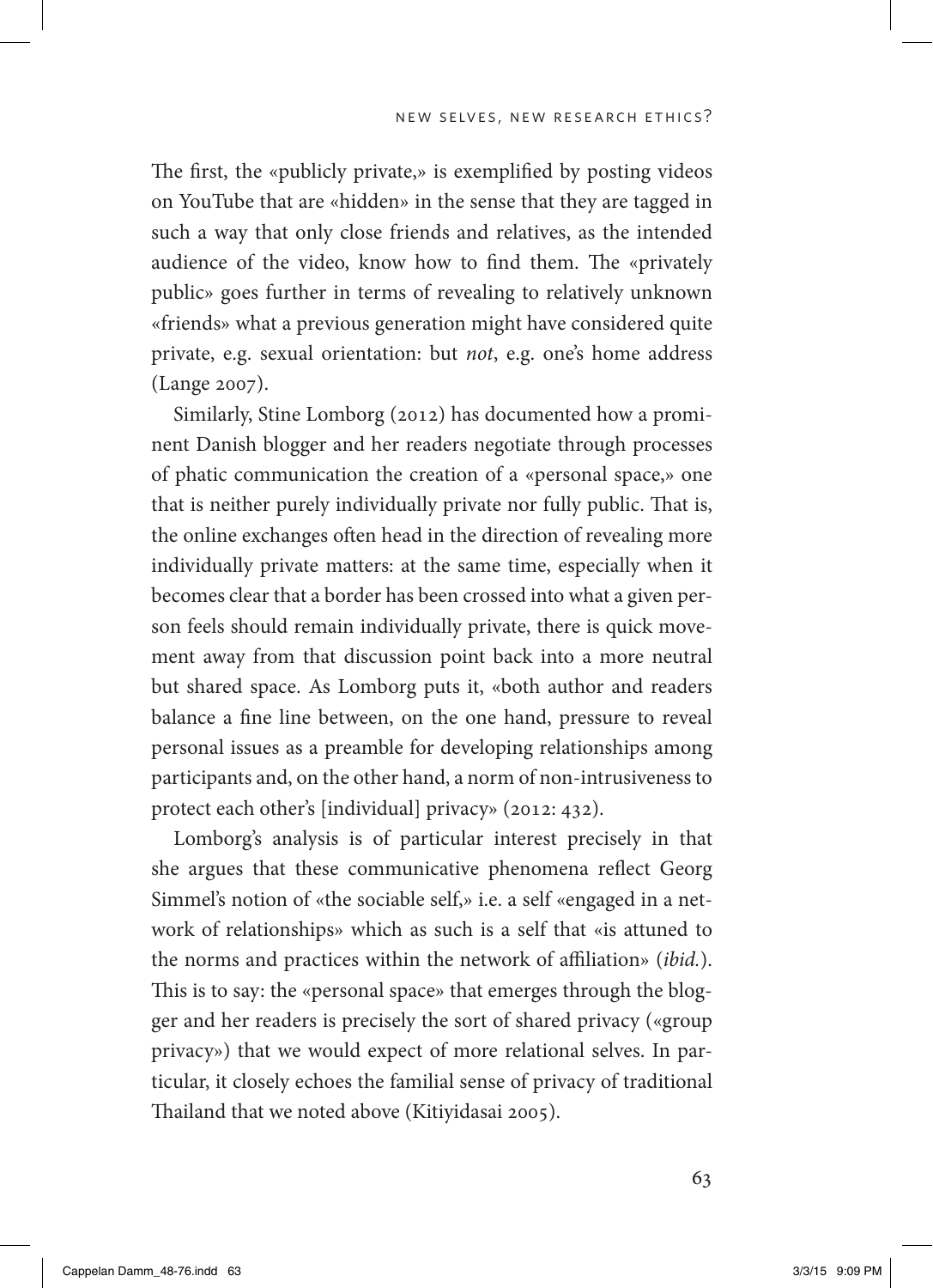#### Changing philosophical conceptions of privacy

In response to these transformations, there have been a number of efforts to reconceptualize privacy. The most significant of these is Helen Nissenbaum's account of privacy as a matter of «contextual integrity»: in this view, privacy emerges as a right to an «appropriate» flow of information as defined by a specific context (2010: 107 ff.). Such *contexts* or «spheres of life» can include, for example, education, the marketplace, political life, and so on. For a given context, a specific set of *informational norms* define the usual or expected flows of information *within* that context. These in turn are defined by three parameters: the actors involved (e.g. as subject, sender, and/or recipient); attributes (the types of information); and «transmission principles» that determine «the constraints under which information flows» (Nissenbaum 2011: 33). Nissenbaum gives the example of medical information shared between patients and their doctors. As highly personal and sensitive, patients expect this information to be kept confidential, though they would recognize that it could be appropriately shared with other medical professionals as needed. By contrast, were a physician to follow the informational norms of the market – e.g. by selling the information to a marketing company – patients' expectations of appropriate information flow «would be breached» and «we would say that informational norms for the health care context had been violated» (*ibid.*).

More broadly, precisely as Nissenbaum invokes *actors* as a first parameter defining information norms, she thereby cues us towards a now familiar sense of selfhood – namely, of human beings as taking up a wide range of roles and relationships with one another. Here Nissenbaum relies on James Rachels, who makes clear the connection between given *roles* – in his examples, «businessman to employee, minister to congregant, doctor to patient, husband to wife, parent to child, and so on» and specific expectations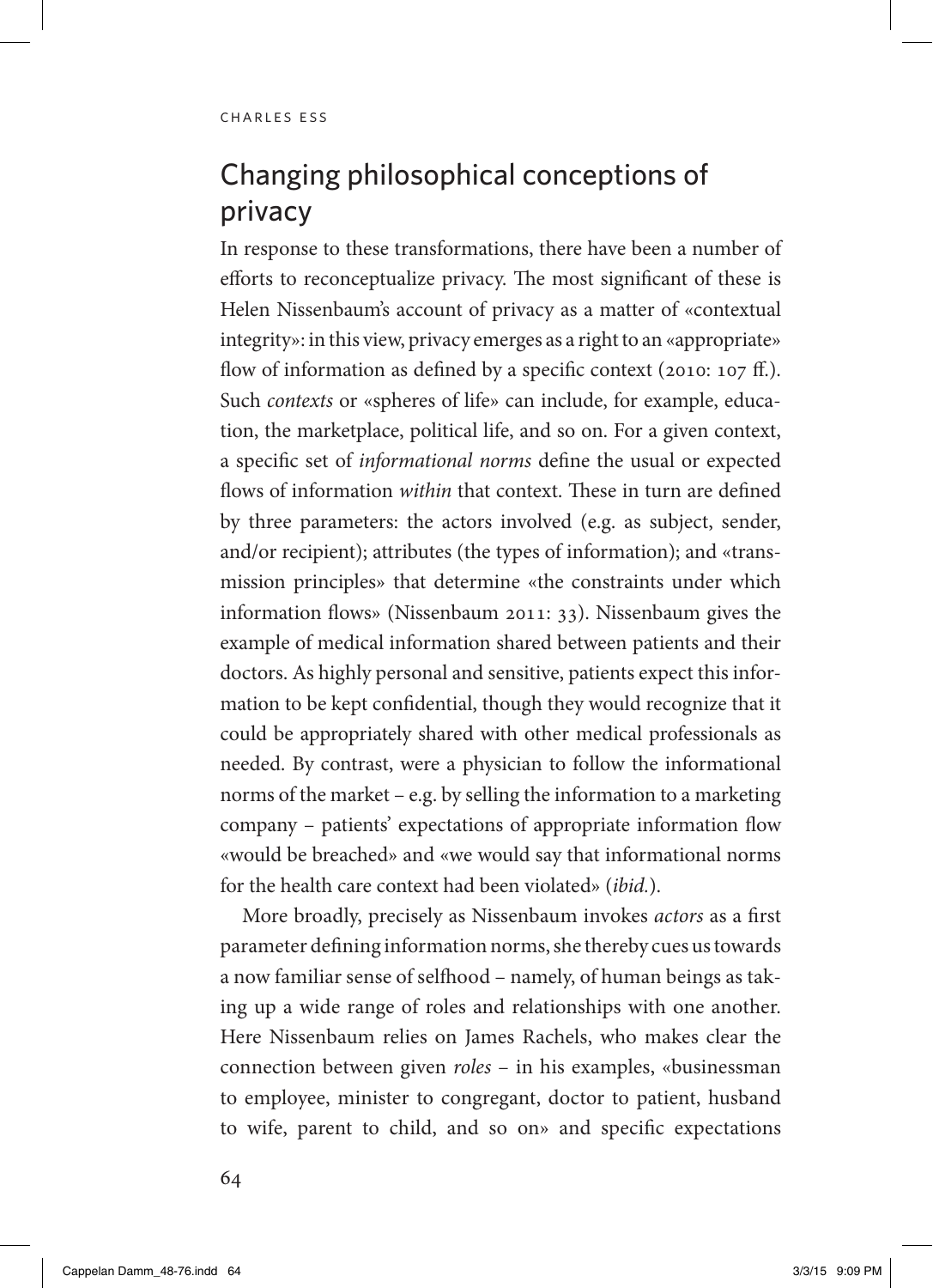regarding privacy (Rachels 1975: 328, cited in Nissenbaum 2010: 65, 123). So Rachels develops an account of privacy grounded in the recognition that **«**there is a close connection between our ability to control who has access to us and to information about us, and our ability to create and maintain different sorts of social relationships with different people**»** (Rachels 1975: 326, cited in Nissenbaum 2010: 65).

To my knowledge, neither Rachels nor Nissenbaum explicitly invokes a notion of selfhood as *relational* selfhood. But as Rachels brings forward the core importance of our social relationships as critical to defining privacy, he thereby clearly points in the direction of the relational or social selfhood we have seen theorized in Mead, Simmel, and Goffman, for example. This would suggest that Nissenbaum's notion of privacy as contextual integrity, resting as it does on the need to define actors and thereby on Rachel's attention to social relationships, is distinctively suited for the emerging emphasis we have seen on selfhood and identity as both individual and relational.

## **Relational selves and Internet research ethics: Successes (and failure) in the field** Implications for IRE?

These transformations in our practices and philosophical conceptions of privacy thus appear to closely correlate with the major shifts we first examined in some of our most foundational ethical concepts – namely, our conceptions of human identity and selfhood, as these in turn interweave with our understandings of ethical agency and ethical responsibility. We have also seen that extant forms of ethical guidelines for Internet research – apparently, with the exception of the NESH guidelines – presume an all but exclusively high modern conception of the individual as ethical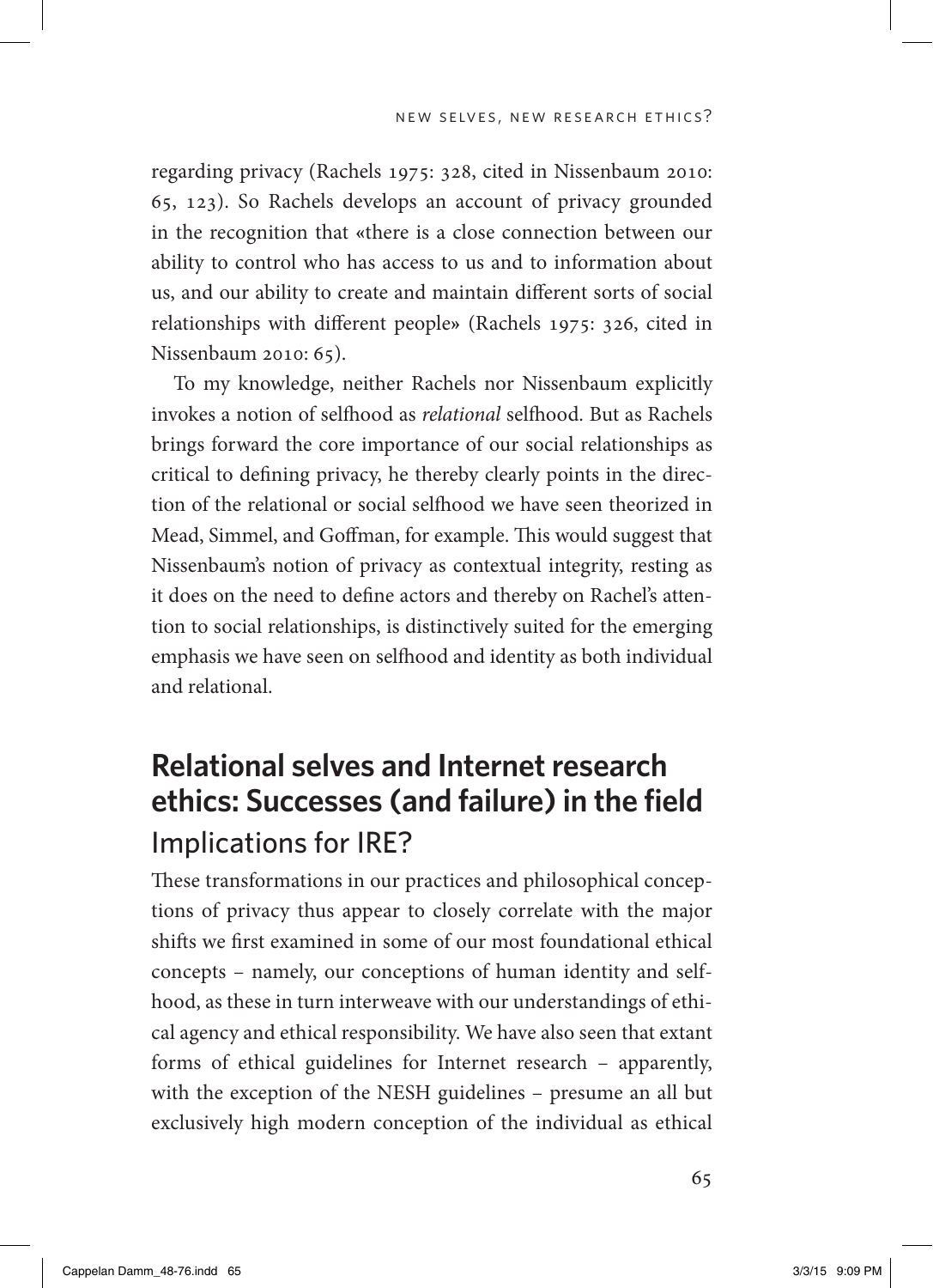agent and all but exclusive bearer of ethical responsibility: these presumptions result precisely in primary obligations (whether utilitarian or deontological) to protect *individual* privacy, confidentiality, and so on. Clearly, as our sense of selfhood, ethical agency and responsibility, and correlative practices of privacy change, so our codes and guidelines for Internet research will need to change accordingly.

Again, it appears that the NESH guidelines, as enunciating most articulately and explicitly the requirement of researchers to protect not only the privacy (*privatlivet*) of individual subjects, but also that of their close relationships (NESH 2006: 17), thereby already demarcates the directions IRE will need to pursue in order to take on board these foundational shifts. At the same time, however, if we are to develop IRE codes and guidelines for these more recent practices and conceptions, our brief look at Nissenbaum's account of privacy makes at least one point clear: «privacy,» defined precisely in terms of the specific but widely diverse *actors*, roles and relationships that constitute selves as not simply individual but also as markedly relational, thereby becomes more complex, nuanced, and multi-faceted. In particular, we can characterize this shift in terms of a move *from* a relatively singular and stable understanding of the individual, and thereby relatively static or fixed conceptions of «privacy,» and thus what researchers were obliged to protect, *to* an understanding of the individual as strongly relational, where these multiple relations change over time. Thereby our conceptions of «privacy» become fluid and dynamic, as subject not only to specific *contexts*, but, more fundamentally, to ongoing negotiations between actors and their close circles of consociates (their *intimsfære*). Broadly, it seems that researchers' ethical obligations on this point will thereby become only that much more complex, dynamic, and, in some instances at least, very difficult.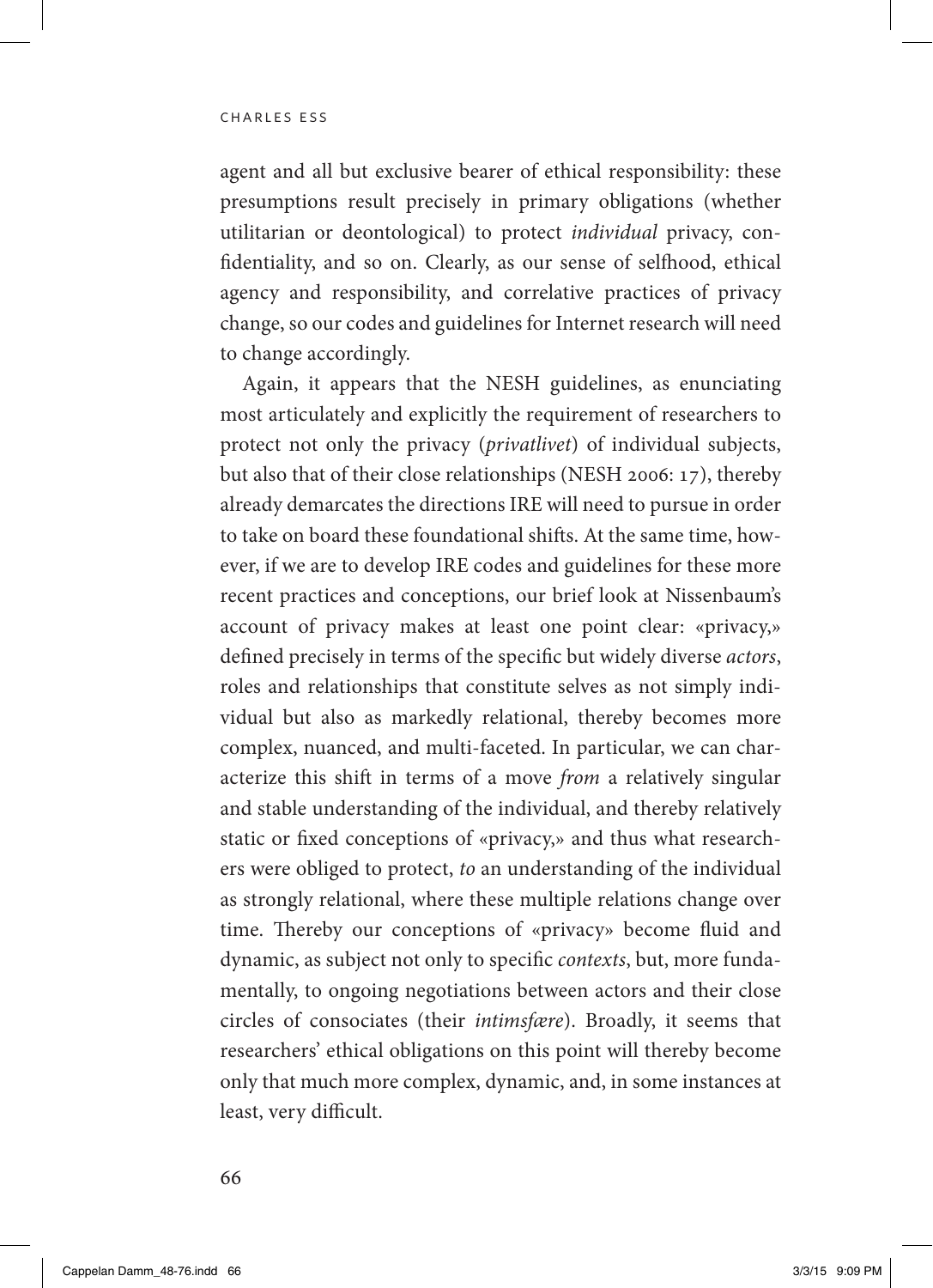#### Case studies

«Difficult,» however, does not necessarily mean impossible. On the contrary, three recent research projects using smartphones – i.e. devices that usually accompany us precisely into our most intimate and private spaces –exemplify some of the privacy challenges opened up not simply by current networked technologies, but by individuals who seem increasingly willing share intimate and private information across these networks. Two of these projects – one in Denmark and the second in the U.K. – appear to show that researchers can build privacy protections that are sufficiently strong to persuade their subjects that their personal information is safely held. A third example, however, shows that these new challenges are still sufficiently novel that extant guidelines, codes, and laws are not always able to provide researchers with needed guidance and support.

A first project, «Device Analyzer,» is based at the University of Cambridge, U.K., and, at the time of writing, has attracted the voluntary participation of over 17,000 participants worldwide (see http://deviceanalyzer.cl.cam.ac.uk/).<sup>31</sup>The purpose of the research is to discern patterns in how smartphones are actually used. Consistent with utilitarian approaches, the project website further elaborates the benefits that will accrue to participants. These begin with «new ways to look at what is happening inside your mobile phone!» – i.e. as the app records in exquisite detail more or less *everything* (more on this shortly) and makes this data, in both raw and analyzed forms, available to the participants. Specifically, the project's analyses offer to help participants choose the data plan (i.e. a given subscription or package of telephony and data services offered by a given provider, ranging from minimal minutes of talk,

<sup>31</sup> (Accessed 14 March 2014). I am very grateful to Rich Ling (Telenor / IT-University, Copenhagen) for first calling my attention to this app.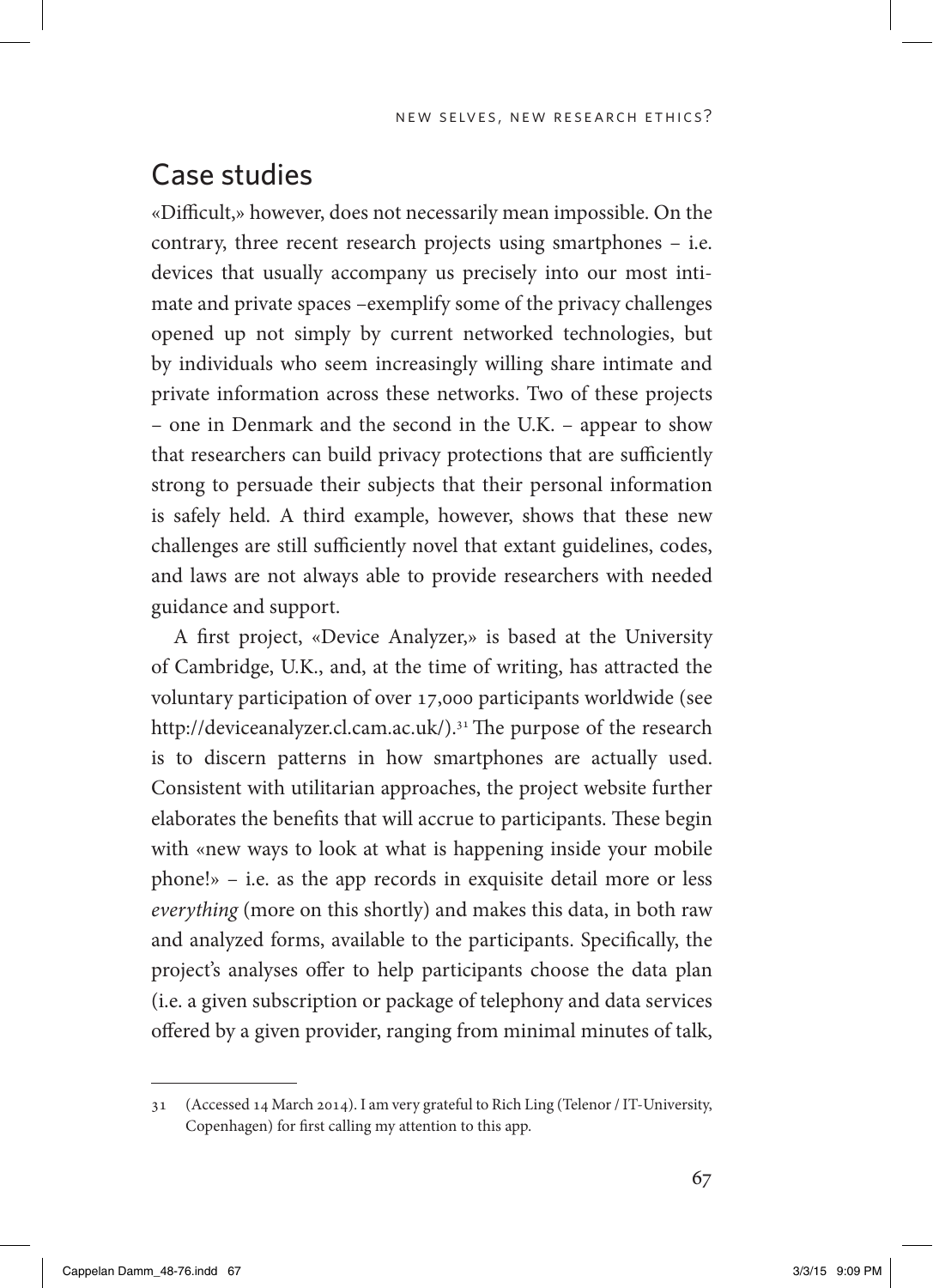numbers of texts, and megabytes of data downloaded – and thus least expensive – to more expansive and thereby expensive packages) best suited to their actual patterns of use as documented by these analyses, as well as apps that might be of interest. In addition, the project promises that «[t]his data is stripped of personally identifying information as best as possible while preserving useful information.»

Indeed, the project goes to great lengths to explain to participants how their individual identities are protected, coupled with a detailed list of the extensive range of data collected (see http:// deviceanalyzer.cl.cam.ac.uk/collected.htm). Briefly, much of the data is «hashed» – i.e. assigned an identifier tag that refers, e.g. to a real number called by a participant: the project analyzes the tagged information, not the real numbers themselves, to discern, e.g. patterns in calling. Moreover, once the app is installed on one's phone, it provides participants with considerable control over the data collected (one can pause or stop altogether).The homepage is careful to inform the participant that «We do not collect transferred content. This means that we do not know which websites you visit or the login details that you enter.» This assurance is repeated in affiliation with specific components of the app – e.g. «Data transfer» – and in the descriptions of the details of the information collected (in this case, the amount of data transferred over a given period of time through either the phone connection or through WiFi).

At the same time, the kinds and amount of data collected are breathtaking: the detailed lists of data types alone fill more than one A4 page. It is distributed across four categories: basic data, data about applications and their use, hashed identification of the GSM cells the phone connects with, and an estimate of the phone's **«**coarse location**»** (every five minutes). And participants are clearly willing to contribute this data. While their identity may not be perfectly protected, it appears that participants are willing to have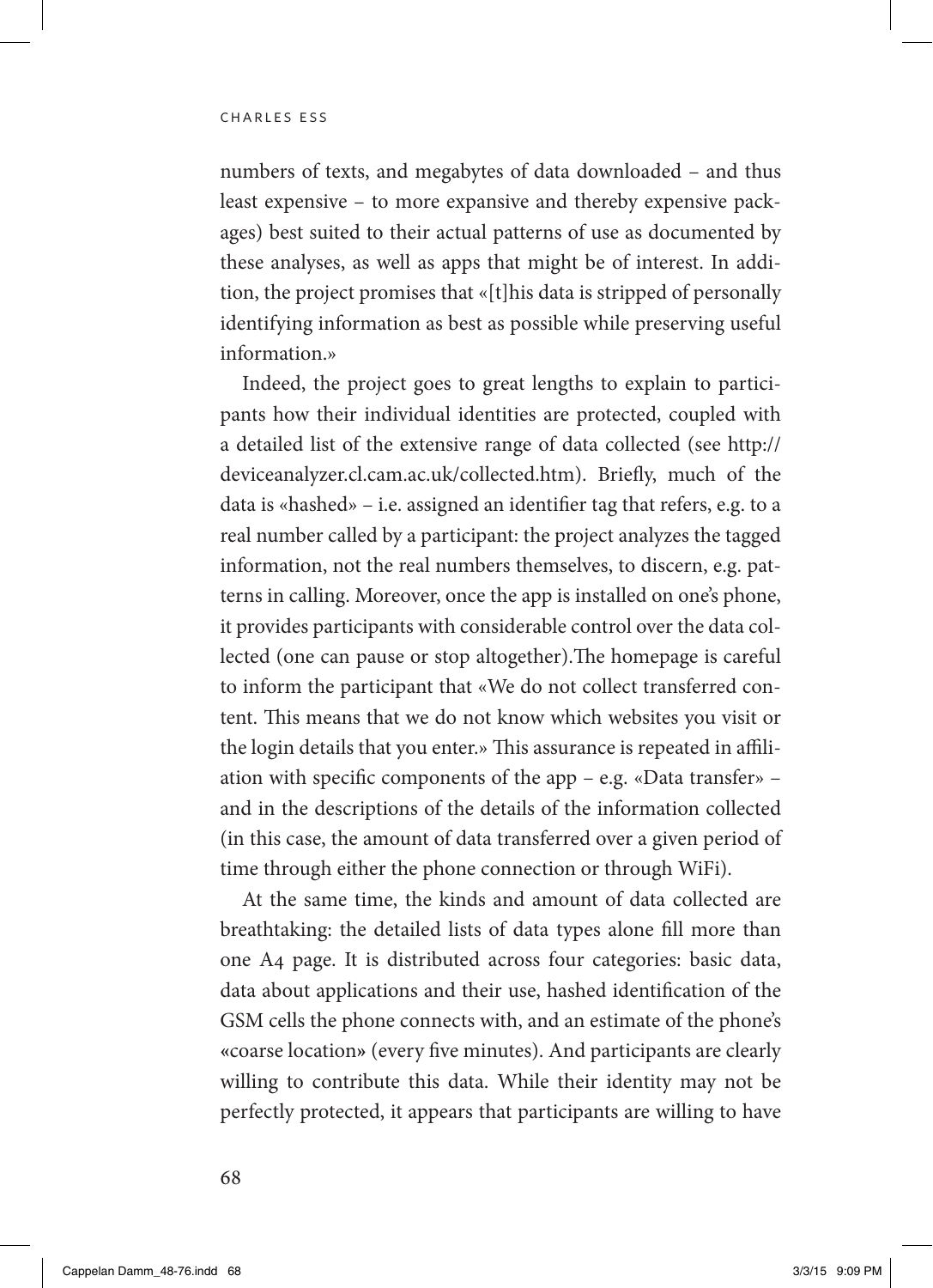this extensive and detailed data collected about their phone use both because they retain considerable control over their participation and because they receive some interesting and perhaps useful benefits. However this may be, the identity protections of the project are explicitly focused on *individual* identities (as hashed). It does appear that the identities of close friends and relations are also protected by default: phone numbers are hashed, for example.

A similar project on how Danes use their smartphones likewise requires participants to install a «Mobile Life» app, one that collects data such as «number of calls, sent and received text messages, location information, data usage, and product and application usage» (Zokem 2011: 1; author's translation). In this relatively extensive (four page) legal document, participants are promised anonymity: no personally identifiable information will be used (ibid.). Moreover, according to the project director, her participants are further assured by the fact that the project is sponsored by Telenor, which enjoys a strong reputation throughout Scandinavia.<sup>32</sup> As with Device Analyzer, the privacy protections offered here are squarely addressed to the *individual*. And, as with Device Analyzer, the content of messages, etc. sent to one's close associates is not collected. Moreover, the data collected are to be analyzed and distributed only in aggregated and statistical form, thereby protecting both the identity of the individual and the identity of those within one's *intimsfære*. In contrast with Device Analyzer, however, these protections are spelled out explicitly in terms of «rights and obligations» [*rettigheder og forpligtelser*] (Zokem 2011: 3), as defined by the national jurisdictions of Denmark and Finland (Zokem 2011: 1).

These two examples suggest that, so far at least, extant forms of privacy protections (e.g. hashing data and using only statistical

<sup>32</sup> Christine Von Seelen Schou (Telenor & University of Copenhagen), personal communication, 20.12.2012.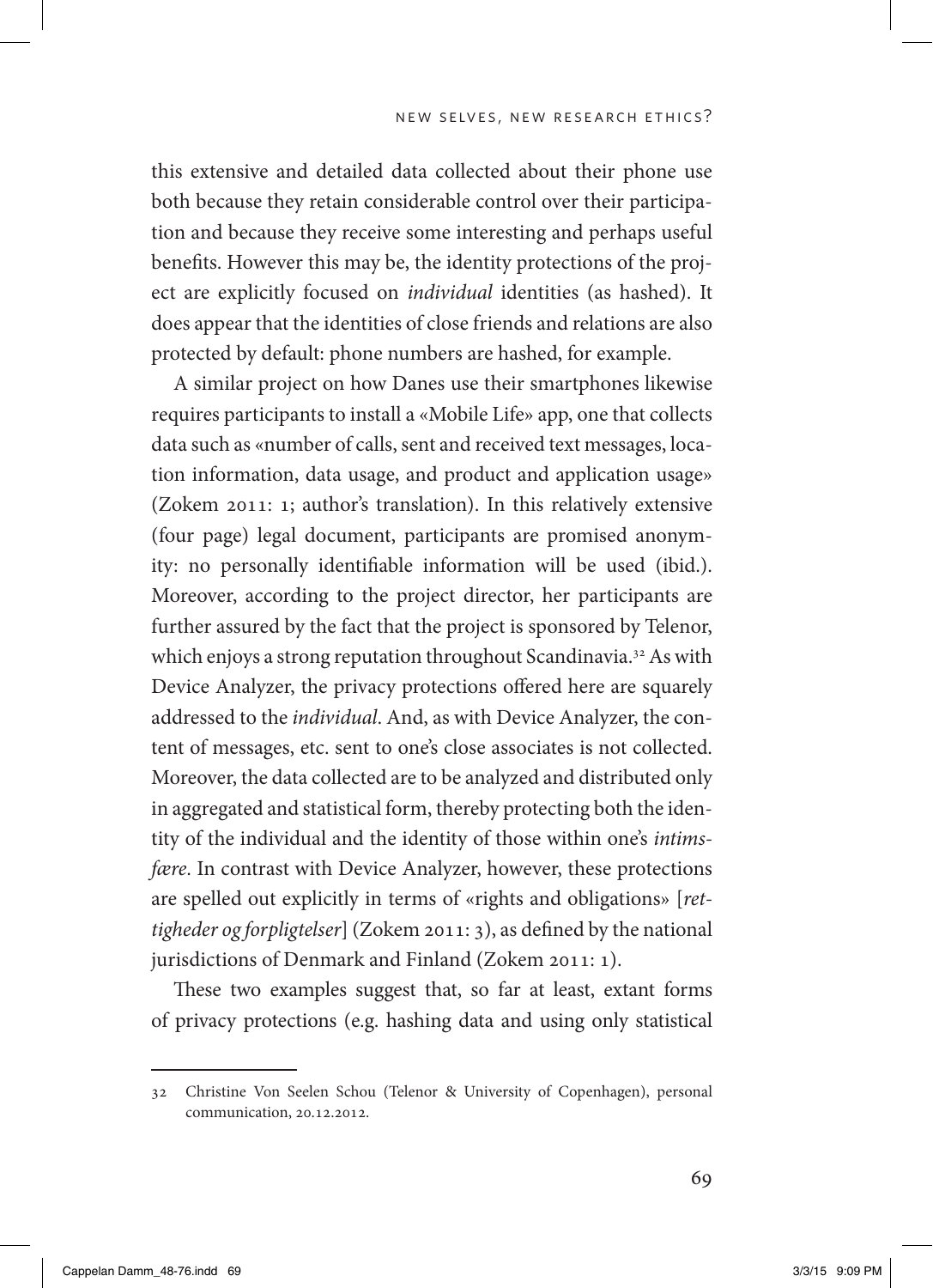aggregations) and relevant law (in the Danish example) are sufficient to assure contemporary subjects, addressed as *individuals* first of all, that the remarkable range of data recorded through their smartphones will not be used in ways that would reveal their identities and potentially embarrassing or harmful information about them. A last example, however, demonstrates that this is not always the case.

A proposed research project in Scandinavia was designed around the use of an app on participants' smartphones similar to the apps described above. The app would record the whole range of communicative behaviors facilitated through the phone, including texting, status updates, and web-browsing, photos taken and saved, contacts added, deleted and retained, and so on. This unprecedented glimpse into their subjects' personal lives – obviously a rich source of new research data – also presented now familiar ethical challenges regarding how to protect subjects' anonymity, privacy, and confidentiality. The researchers themselves were uncertain of how to proceed: worse, the various relevant authorities – their own university guidelines, national law and national research council guidelines – offered advice and direction based on earlier, more limited modes of research. The researchers thus faced a mix of both inappropriate and inconsistent guidelines. The result was, in effect, an ethical paralysis – with the further result that the research could not go forward.33

I suggest that these research examples are significant primarily because they (seek to) implement communication technologies that represent *par excellence* the extension of networked communications that both facilitate and symbolize our sense of selfhood as increasingly relational, not simply individual. The good news for Internet researchers who can only rely on extant guidelines is that research into our most intimate spaces and behaviors can go

<sup>33</sup> Anonymous researcher, personal communication, 20.06.11.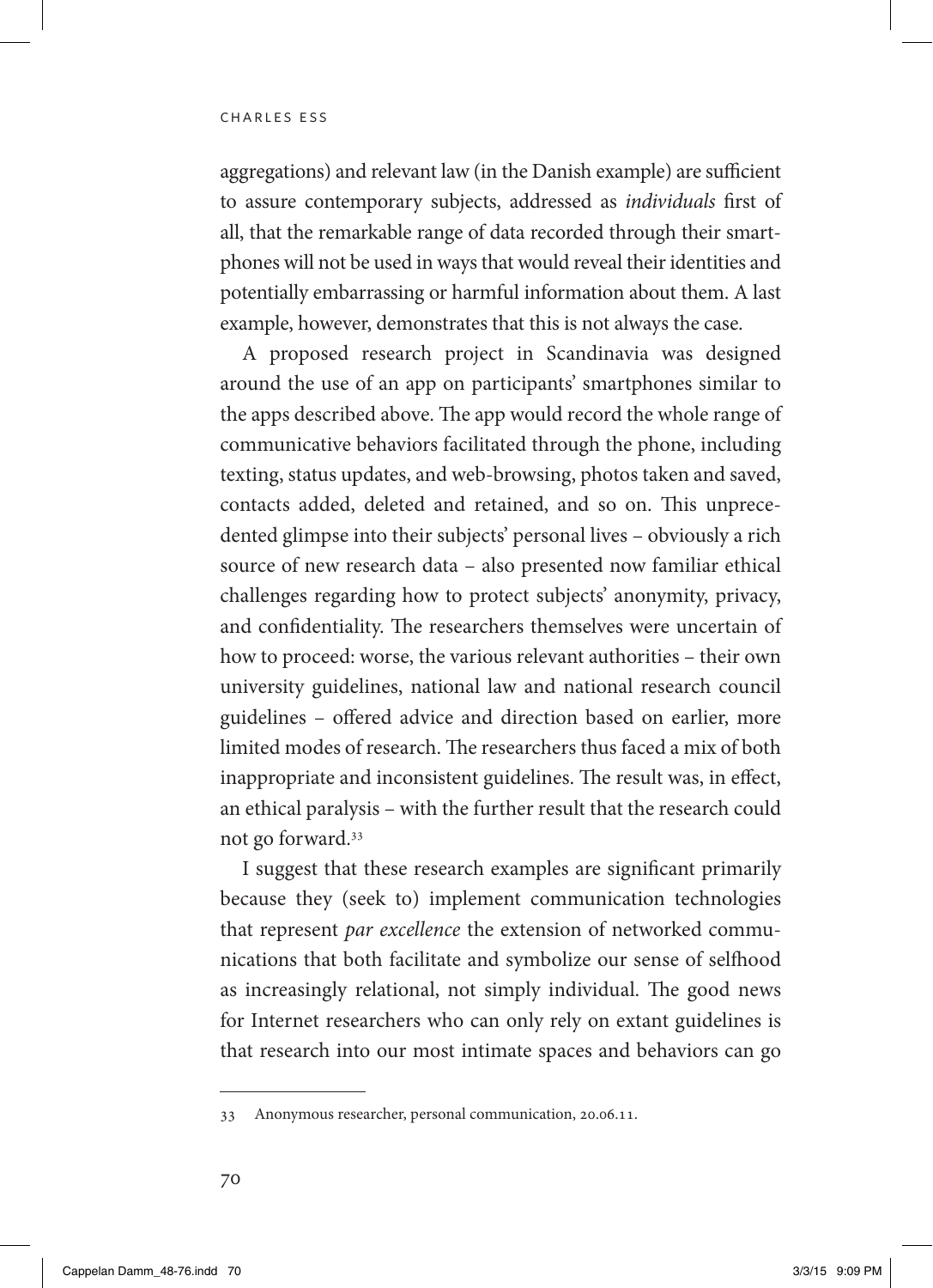forward nonetheless. This is in part as more traditional notions of individual rights to privacy are rigorously protected through technical means and, in the Telenor example, with an extensive legal contract. At the same time, insofar as we are indeed shifting in our sense of selfhood towards more relational selves, it may be that participants are willing to install such apps in part because of a somewhat greater comfort level with sharing personal information within research projects such as Device Analyzer that promise the «best possible» but not absolute individual privacy protection.

The collapse of the third project, however, suggests that current possibilities for Internet research that move into the most intimate spaces of our lives – a move that is coherent with increasingly relational senses of selfhood and more shared conceptions of privacy – are well ahead of extant guidelines, policy, and law in at least some cases. This collapse further suggests that Internet Research Ethics should pursue the development of new guidelines more precisely tuned to more relational senses of selfhood – though not necessarily at the cost of more traditional, individual senses of selfhood. In this development, we would likely be well served by taking up Nissenbaum's notions of privacy as contextual integrity as a starting point.

#### **Concluding Remarks**

Internet Research Ethics can now point to a long and deep tradition of both national and international literatures – including the AoIR and Norwegian National Ethics Committees' guidelines. But the relentless pace of technological development and diffusion constantly offers us new ways of communicating and interacting with one another – ways that frequently open up novel ethical challenges for us both as human communicants and as researchers. In particular, I have tried to show that a specific strand of challenges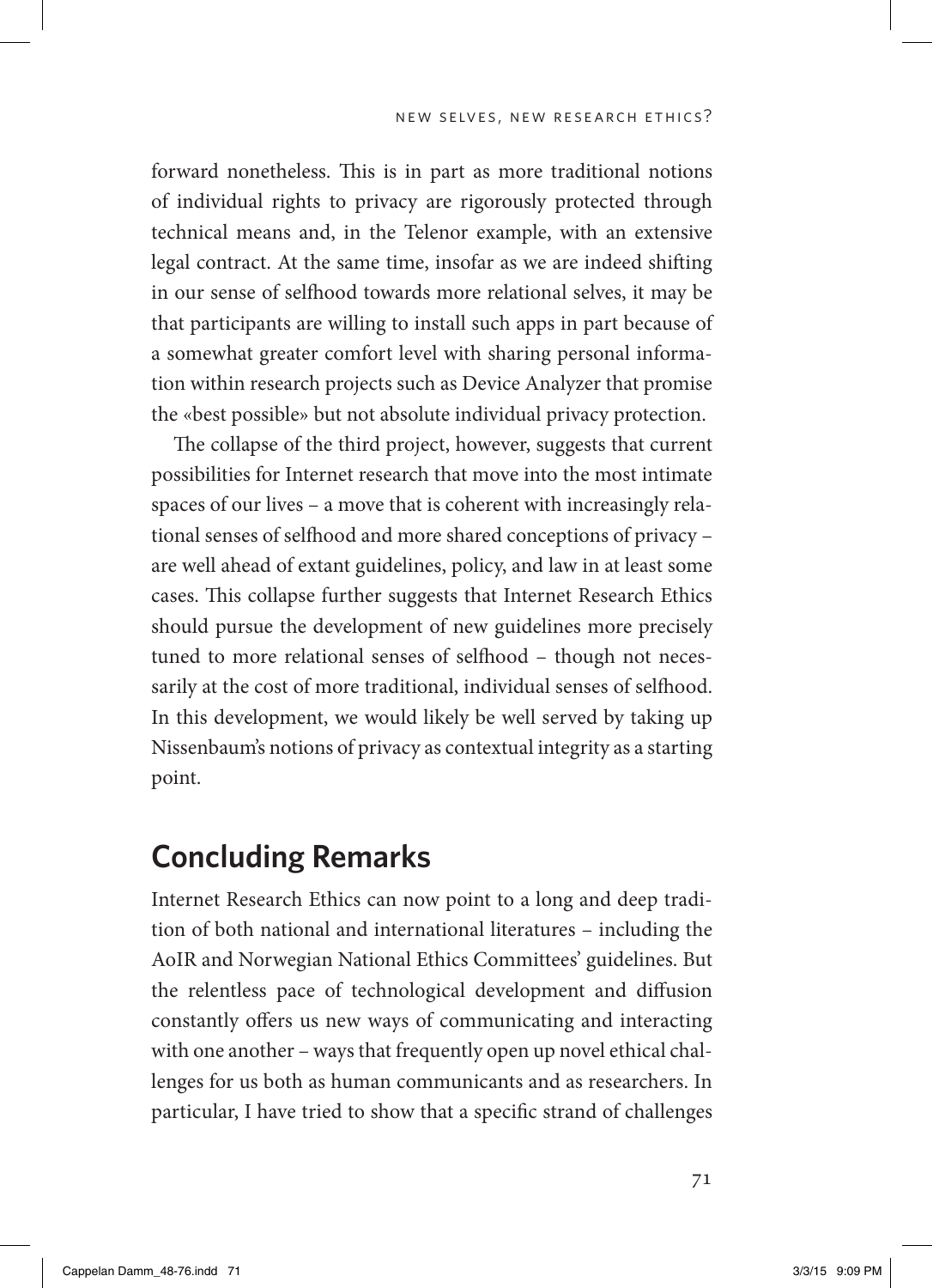emerge because of transformations at the most foundational levels, i.e. with regard to our primary assumptions regarding the nature of the self and thus how we are to understand moral agency, ethical responsibility, and affiliated notions of privacy – where protection of privacy stands as a primordial ethical obligation for researchers. To do this, I have traced important connections between the high modern ethical frameworks of deontology and utilitarianism with strongly *individual* notions of selfhood and privacy, as these have been foundational for IRE (and research ethics more broadly) over the past several decades. I have then turned to (late modern) shifts towards more relational conceptions of selfhood and affiliated notions of distributed morality and responsibility – as these correlate in turn with more recent expectations and practices of privacy as shared or group privacies, for example. Specifically, Helen Nissenbaum's account of privacy as «contextual integrity» draws specifically on more relational notions of selfhood – notions that we have also seen already explicitly in play in Norwegian approaches to privacy in terms of *privatlivet*, the *intimsfære*, and correlative Norwegian research ethics requirements to protect the privacy of not simply individual subjects but also that of the persons whose close relationships constitute the *intimsfære* and as such *privatlivet*.

Certainly, these shifts from more individual towards more relational understandings and practices of selfhood thus complicate and make more difficult the articulation and fulfillment of researchers' ethical obligations. But as both the extant Norwegian codes and the first two case studies explored in the final section suggest, «difficult» does not mean impossible. On the contrary, the success of these cases – of apps installed on smartphones that allow researchers to reach into what otherwise have been the most closed and intimate spaces of our lives – exemplify techniques, including articulate legal contracts, that appear to be viable and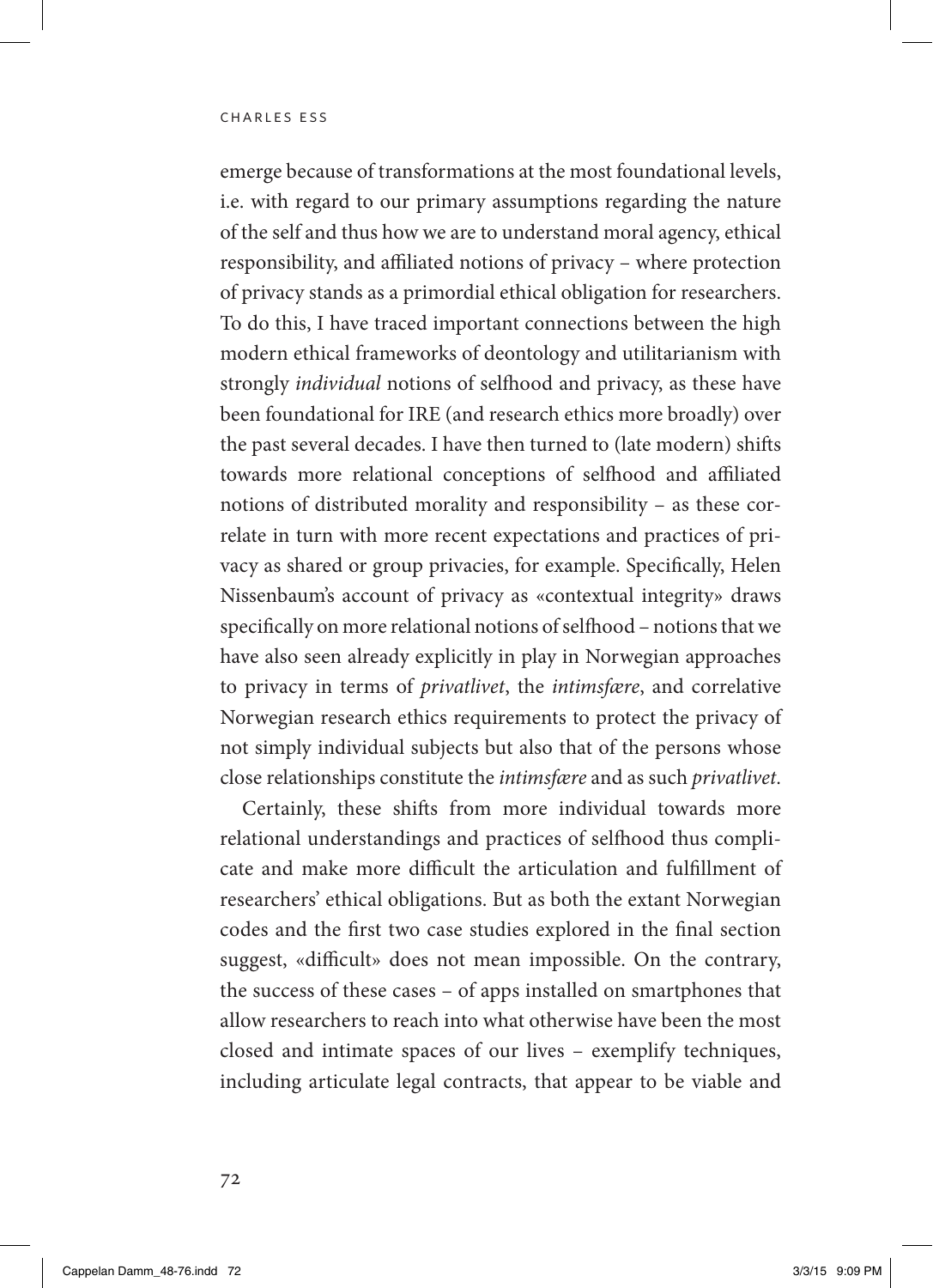effective in protecting both individual and more relational forms of privacy.

The failure of a third project, however, illustrates in part the fatal consequences for researchers in these new domains that can result instead when local guidelines and national codes fail to mesh effectively with these newer understandings and practices. Those of us engaged with the ongoing development of Internet Research Ethics obviously have our work cut out for us. I have argued that both the Norwegian research ethics codes and Nissenbaum's account of privacy as contextual integrity provide us both real-world examples and philosophical approaches that should prove most useful in such efforts.

#### **References**

- Buchanan, E. and Ess, C. 2008. Internet Research Ethics. In K. Himma and H. Tavani (eds.), *The Handbook of Information and Computer Ethics*, 273–292. Hoboken, NJ: John Wiley & Sons.
- Debatin, B. 2011. Ethics, Privacy, and Self-Restraint in Social Networking. In: S. Trepte and L. Reinecke (Eds.), *Privacy Online*, 47–60. Berlin: Springer
- Ess, C. 2013a. *Digital Media Ethics*, 2nd edition. Oxford: Polity Press.
- Ess, C. 2013b. Trust, social identity, and computation. In Richard Harper (ed.), *The Complexity of Trust, Computing, and Society*, 199–226. Cambridge: Cambridge University Press.
- Ess, C. et al. 2002. Ethical decision-making and Internet research: Recommendations from the aoir ethics working committee. [www.aoir.](www.aoir.org/reports/ethics.pdf) [org/reports/ethics.pdf](www.aoir.org/reports/ethics.pdf), accessed 14 March 2014.
- Floridi, L. 2012. Distributed Morality in an Information Society. *Science and Engineering Ethics*.<DOI 10.1007/s11948-012-9413-4>.
- Gergen, K. 2009. *Relational Being: Beyond Self and Community*. Oxford: Oxford University Press.
- Giddens, A. 1991. *Modernity and Self-Identity*: *Self and Society in the Late Modern Age*. Stanford, CA: Stanford University Press.
- Gilligan, C. 1982. *In a Different Voice: Psychological Theory and Women's Development*. Cambridge, MA: Harvard University Press.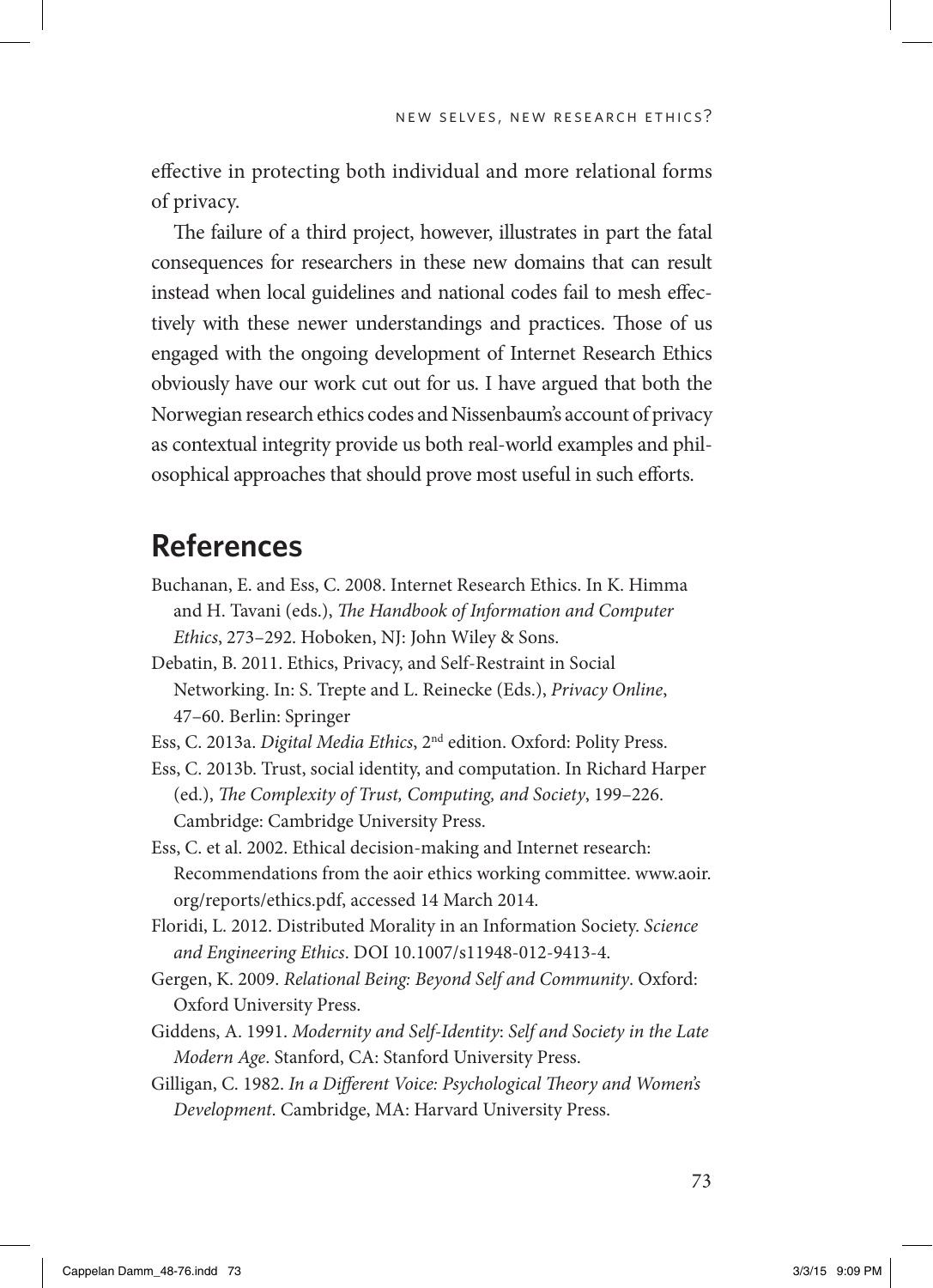- Goffman, E. 1959. *The Presentation of Self in Everyday Life*. London: Penguin Books.
- Habermas, J. 1981. *Theorie des Kommunikativen Handelns*. 2 vols. Frankfurt: Suhrkamp. (Vol. 1 translated as *The Theory of Communicative Action*, *Vol. 1: Reason and the Rationalization of Society*. Trans. Thomas McCarthy. Boston: Beacon Press, 1984. Vol. 2 translated as *The Theory of Communicative Action. Volume Two. Lifeworld and System: A Critique of Functionalist Reason*. Trans. Thomas McCarthy. Boston: Beacon Press, 1987.)
- Hall, G. J, Frederick, D., & Johns, M.D. 2004. «NEED HELP ASAP!!!»: A Feminist Communitarian Approach to Online Research Ethics. In Johns, M., Chen, S.L., & Hall, J. (eds.), *Online Social Research: Methods, issues, and Ethics*, 239–252. New York: Peter Lang.
- Hongladarom, S. 2007. Analysis and Justification of Privacy from a Buddhist Perspective. In S. Hongladarom and C. Ess (eds.), *Information Technology Ethics: Cultural Perspectives*, 108–22. Hershey, PA: Idea Group Reference.
- Hursthouse, R. 2012. Virtue Ethcs. The Stanford Encyclopedia of Philosophy (Summer 2012 Edition*)*, Edward N. Zalta (ed.). [<http://plato.stanford.edu/archives/sum2012/entries/ethics-virtue/](http://plato.stanford.edu/archives/sum2012/entries/ethics-virtue/)>, accessed December 16, 2012.
- Johnson, D. 2001. Computer Ethics (3rd ed.). Upper Saddle River, NJ: Prentice-Hall.
- Kant, I. [1788] 1956. *Critique of Practical Reason*, trans. Lewis White Beck. Indianapolis: Bobbs-Merrill.
- Kitiyadisai, K. 2005. Privacy Rights and Protection: Foreign Values in Modern Thai Context, *Ethics and Information Technology*, 7(1): 17–26.
- Lange, P.G. 2007. Publicly private and privately public: Social networking on YouTube*. Journal of Computer-Mediated Communication, 13* (1: 2007), article 18.<http://jcmc.indiana.edu/vol13/issue1/lange.html>
- Lomborg, S. 2012. Negotiating Privacy Through Phatic Communication. A Case Study of the Blogging Self. *Philosophy of Technology* (25): 415–434.<DOI 10.1007/s13347-011-0018-7>
- Lü, Y.H. 2005. Privacy and Data Privacy Issues in Contemporary China, *Ethics and Information Technology*, 7(1): 7–15.
- Mackenzie, C. 2008. Relational Autonomy, Normative Authority and Perfectionism, *Journal of Social Philosophy 39* (4, Winter): 512–533.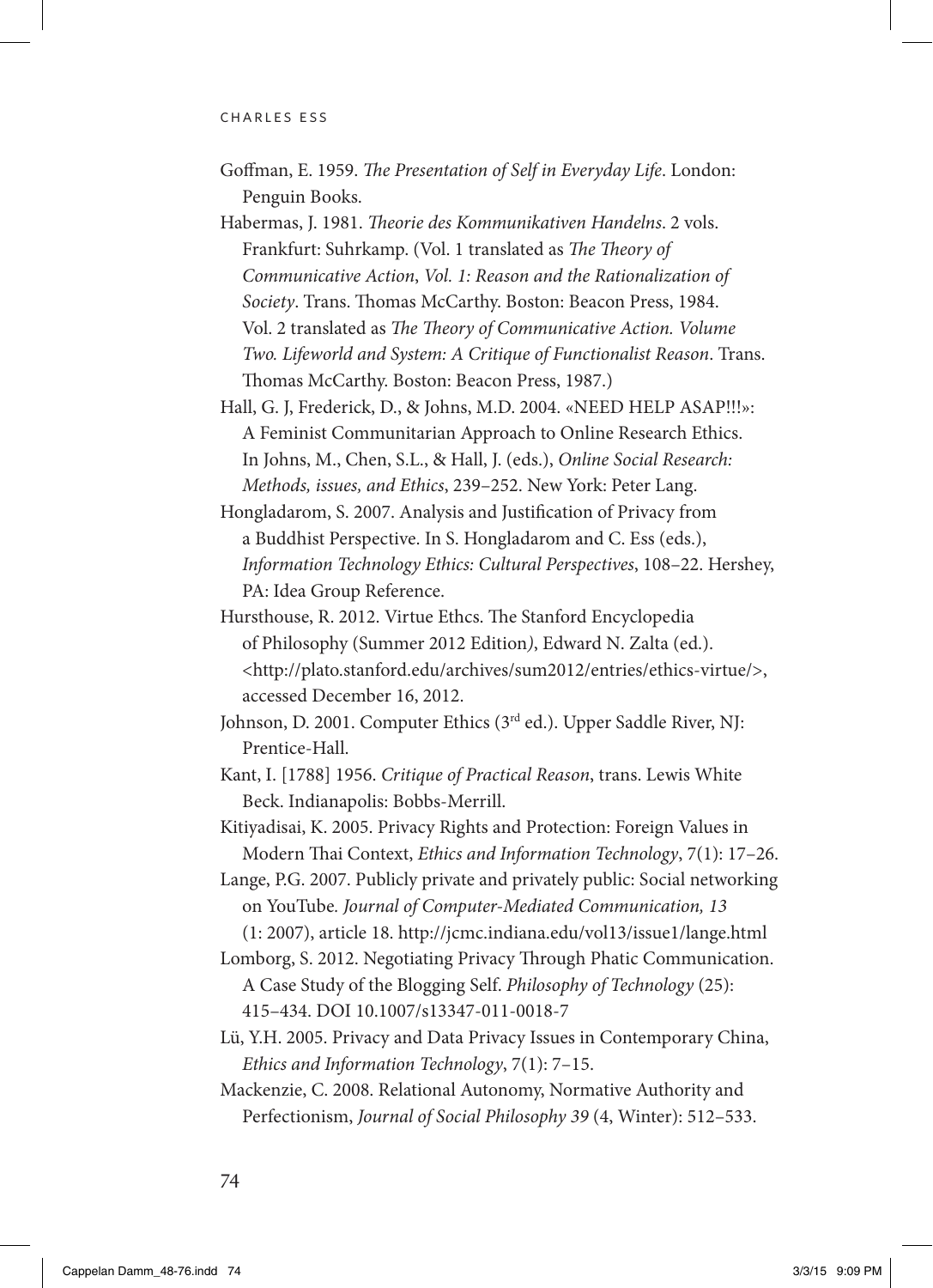- Markham, A. and Buchanan, E. 2012. *Ethical Decision-Making and Internet Research, Version 2.0: Recommendations from the AoIR Ethics Working Committee*, <www.aoir.org/reports/ethics2.pdf>
- McCarthy, T. 1978. *The Critical Theory of Jürgen Habermas*. Cambridge: Hutchinson Press.
- Mead, G.H. [1934] 1967. *Mind, Self & Society*. Chicago: Chicago University Press.
- Natanson, M. 1970. *The journeying self: A study in philosophy and social role*. Reading: Addison-Wesley.
- National Committees for Research Ethics in the Sciences and the Humanities (NESH), Norway. 2003. *Research ethics guidelines for internet research*. [https://www.etikkom.no/In-English/Publications/](https://www.etikkom.no/In-English/Publications/Internet-research-/) [Internet-research-/](https://www.etikkom.no/In-English/Publications/Internet-research-/) accessed 14 March 2014.
- The [Norwegian] National Committee for Research Ethics in the Social Sciences and the Humanities (NESH). 2006. *Forskningsetiske retningslinjer for samfunnsvitenskap, humaniora, juss og teologi* [*Research ethics guidelines for social sciences, the humanities, law and theology*]. [http://www.etikkom.no/Documents/Publikasjoner-som-PDF/](http://www.etikkom.no/Documents/Publikasjoner-som-PDF/Forskningsetiske%20retningslinjer%20for%20samfunnsvitenskap,%20humaniora,%20juss%20og%20teologi%20%282006%29.pdf) [Forskningsetiske%20retningslinjer%20for%20samfunnsvitenskap,](http://www.etikkom.no/Documents/Publikasjoner-som-PDF/Forskningsetiske%20retningslinjer%20for%20samfunnsvitenskap,%20humaniora,%20juss%20og%20teologi%20%282006%29.pdf) [%20humaniora,%20juss%20og%20teologi%20%282006%29.pdf](http://www.etikkom.no/Documents/Publikasjoner-som-PDF/Forskningsetiske%20retningslinjer%20for%20samfunnsvitenskap,%20humaniora,%20juss%20og%20teologi%20%282006%29.pdf)
- Nissenbaum, H. (2010). *Privacy in Context: Technology, Policy, and the Integrity of Social Life*. Stanford, CA: Stanford Law Books.
	- \_\_\_\_\_. 2011. A Contextual Approach to Privacy Online. *Daedalus*, *140* (4): 32–48.
- Protection of Third Party Information in Research: Recommendations of the National Institutes of Health to the Office for Human Research Protections. 2001. [http://bioethics.od.nih.gov/nih\\_third\\_party\\_rec.html](http://bioethics.od.nih.gov/nih_third_party_rec.html)
- Rachels, J. 1975. Why Privacy is Important. *Philosophy and Public Affairs* 4(4): 323–333.
- Simmel, G. 1955. *Conflict and the web of group affiliations*. New York: The Free Press.
	- \_\_\_\_\_\_. 1971. Sociability. In D.N. Levine & Simmel Georg (Eds.), *On individuality and social forms. Selected writings* (pp. 127–140). Chicago and London: The University of Chicago Press.
- Simon, J. 2013. Distributed Epistemic Responsibility in a Hyperconnected Era. *The Onlinfe Initiative*. [https://ec.europa.eu/digital-agenda/sites/](https://ec.europa.eu/digital-agenda/sites/digital-agenda/files/Contribution_Judith_Simon.pdf) [digital-agenda/files/Contribution\\_Judith\\_Simon.pdf](https://ec.europa.eu/digital-agenda/sites/digital-agenda/files/Contribution_Judith_Simon.pdf)